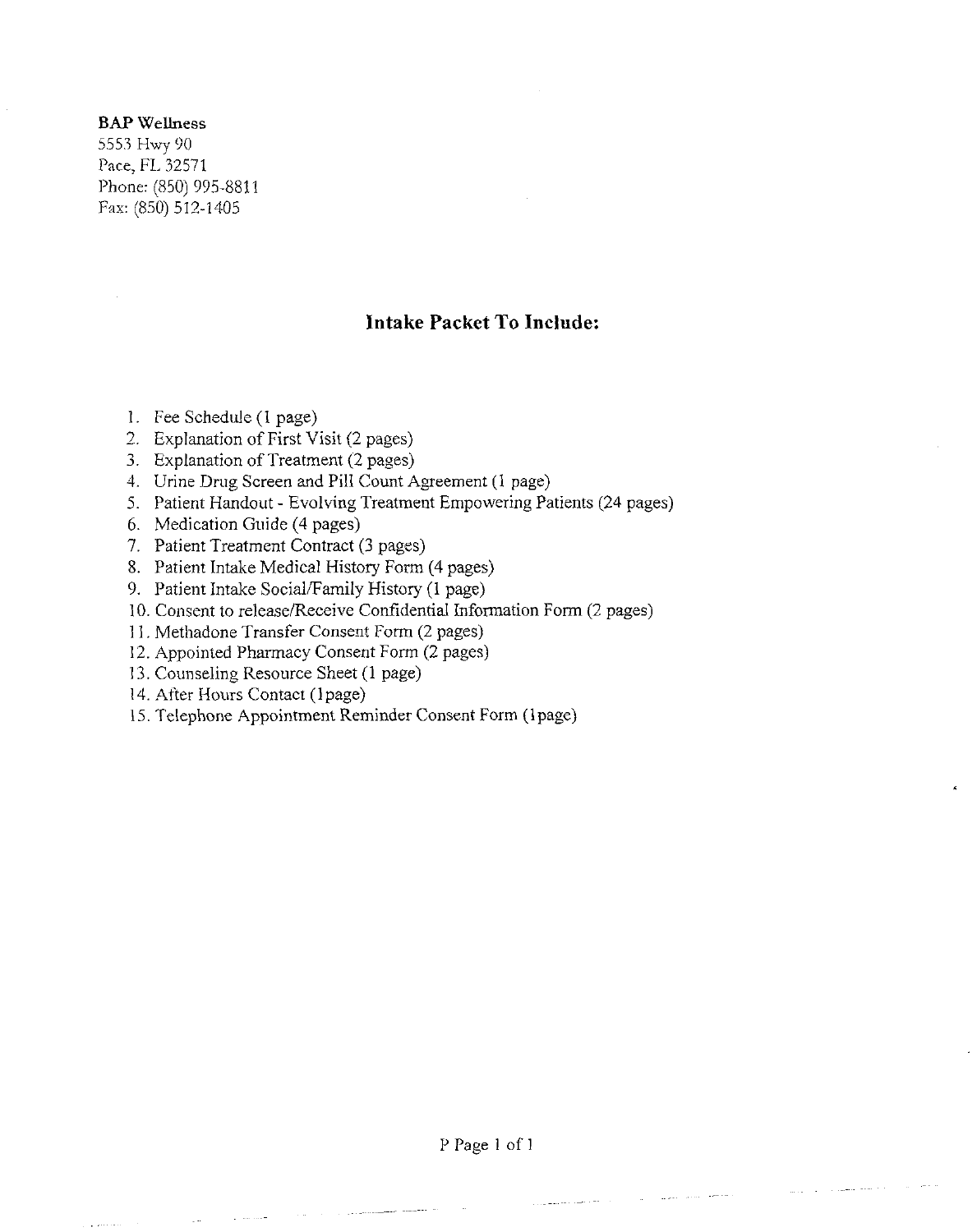BAP Wellness 5553 Hwy 90 Pace, FL 32571 Phone: (850) 995-8811 Fax: (850) 512-1405

## **Fee Schedule For Suboxone Clinic**

Intake Packet: \$10.00 (There \$10.00 will be taken off of there initial visit price if excepted, \$5.00 refunded if they return the packet and decide not to register as a patient in the program or if we decide not to accept you as a patient.)

Initial Visit: Male: 250.00 Female: 275.00

 $\mathcal{L}_{\mathbf{q}}$  .

Follow up Visits: \$175.00

\$6.00/day

Family conferences \$200.00/hr (minimum charge \$200.00)

 $\mathcal{L}_{\mathcal{L}}$  and an approximately the set of the  $\mathcal{L}_{\mathcal{L}}$  , and the set of the  $\mathcal{L}_{\mathcal{L}}$ 

 $\tau$  -gauss corrected

**Support Administration** 

 $\label{eq:1} \begin{split} \mathcal{L}_{\mathcal{F}}(\mathbf{r}) = & \mathcal{L}_{\mathcal{F}}(\mathbf{r}) = \mathcal{L}_{\mathcal{F}}(\mathbf{r}) \mathcal{L}_{\mathcal{F}}(\mathbf{r}) \mathcal{L}_{\mathcal{F}}(\mathbf{r}) \mathcal{L}_{\mathcal{F}}(\mathbf{r}) \mathcal{L}_{\mathcal{F}}(\mathbf{r}) \mathcal{L}_{\mathcal{F}}(\mathbf{r}) \mathcal{L}_{\mathcal{F}}(\mathbf{r}) \mathcal{L}_{\mathcal{F}}(\mathbf{r}) \mathcal{L}_{\mathcal{F}}(\mathbf{r}) \mathcal{L}_{\$ 

 $\mathcal{L}_{\text{max}}$  and  $\mathcal{L}_{\text{max}}$  and  $\mathcal{L}_{\text{max}}$  are the set of the  $\mathcal{L}_{\text{max}}$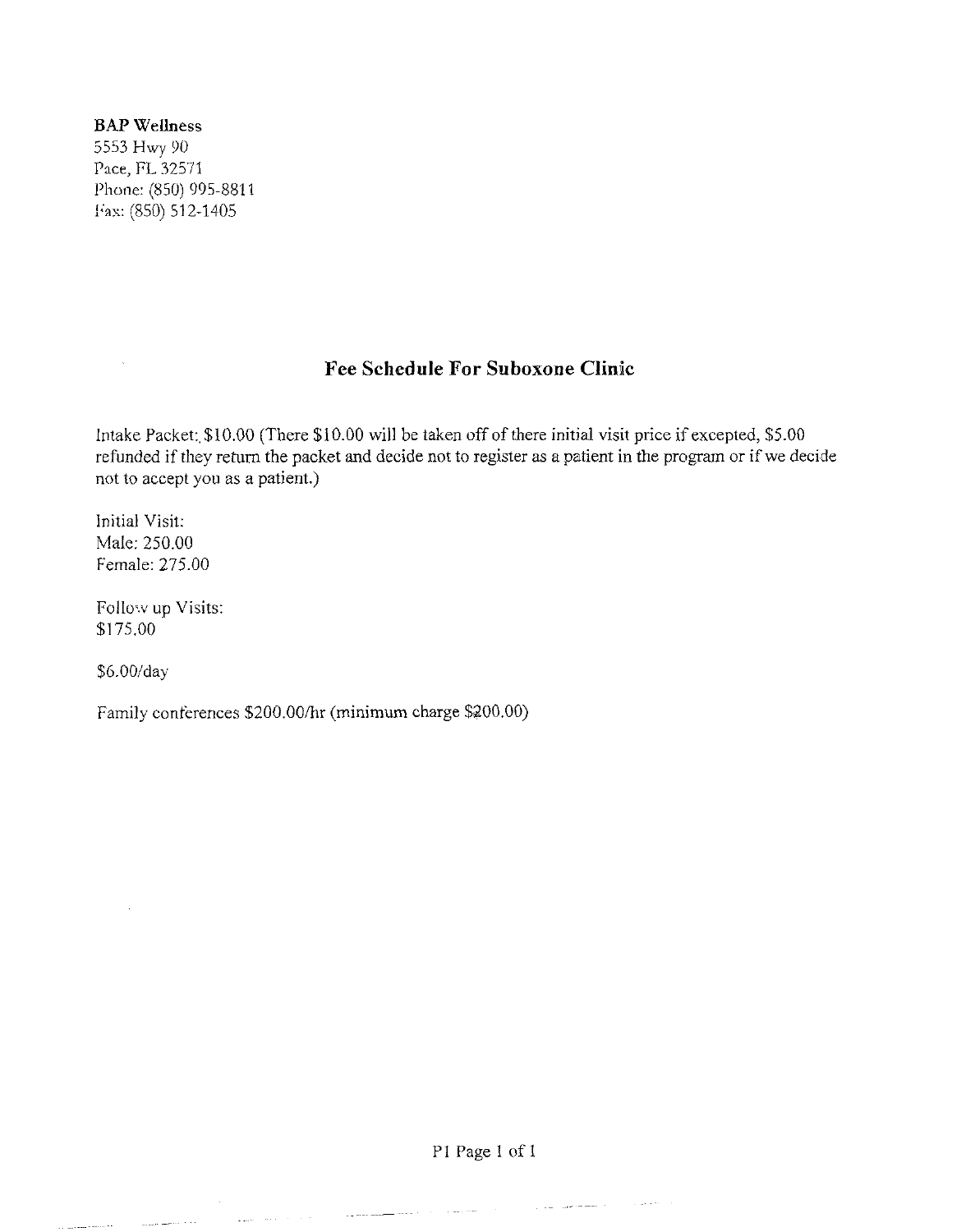## **B AP Wellness**

5553 Hwy 90 Pace, FL 32571 Phone: (850) 995-8811 Fax: (850) 512-1405

## **EXPLANATION OF FIRST VISIT**

Your first visit is generally the longest, and may last anywhere from 1 to 4 hours.

When preparing for your first office visit, there are a couple of logistical issues you may want to consider:

- You may not want to return to work on the day of your visit—this **is** very normal, so just plan accordingly
- Because the medication can cause drowsiness and slow reaction times, particularly during the first few weeks of treatment, driving yourself home after the first visit is generally not recommended, so you may want to make arrangements for a ride home

It is very important to arrive for your first visit already experiencing moderate opioid withdrawal symptoms. If you are in withdrawal, the medicine is supposed to help lessen the symptoms. However, if you are *not* in withdrawal, the medicine will "override" the opioids already in your system, which will *cause* severe withdrawal symptoms.

The following guidelines are provided to **ensure you are in withdrawal for the visit.** (If this concerns you, it may help to schedule your first visit in the morning; some patients find it easiest to skip what would normally be their first dose of the day.)

- No methadone or long-acting painkillers for at least 24 hours
- No heroin or short-acting painkillers for at least 4 to 6 hours

Bring ALL medication bottles with you to your first appointment.

Before you can be seen by the doctor, ail of the paperwork your doctor provided must be completed. If your doctor provided the paperwork to you prior to this visit, bring it completed or arrive about 30 minutes early to fill it out.

Urine drug screening is a regular procedure of treatment, because it provides physicians with important insights into your health and your treatment. Your first visit will include urine drug screening, and may also entail a Breathalyzer<sup>®\*</sup> test and blood work. If you haven't had a recent physical exam, your doctor may require one. To help ensure that this medicine is the best treatment option for you, your doctor will perform a substance dependence assessment and mental status evaluation. Lastly, you and your doctor will discuss the medicine and your expectations of treatment.

After this portion of your visit is completed, your doctor will administer your first dose. Your doctor may have you fill the prescription at the pharmacy and return to the doctor's office so you can take the medication in a safe place where the medical staff can monitor your response.

Once you take your first dose, you should begin to feel better within 30 minutes. Your doctor may choose to give you additional doses while you are in the office. It's important that you are honest about how you are feeling during induction so your doctor can find the appropriate dose for you.

When you leave the office, the doctor will likely give you a prescription that will last until your next appointment. The doctor may also want to discuss counseling with you, since medication plus counseling has been shown to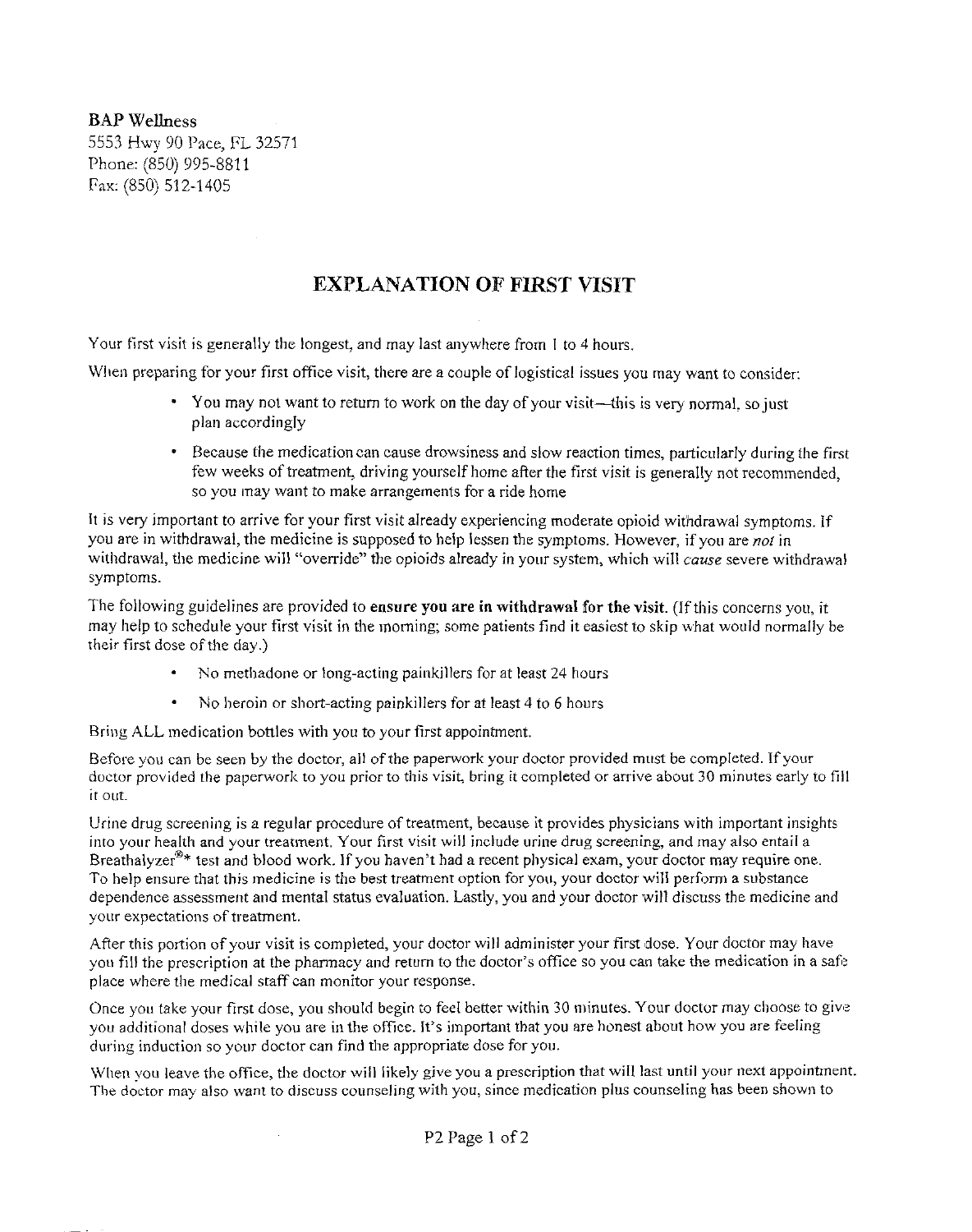produce better results. At the same time, your doctor may suggest enrolling in the Here to Help® Program, which can provide you with an added support system.

Your doctor may ask you to keep a record of any medications you take at home to control withdrawal symptoms. You will also receive instructions on how to contact your doctor in an emergency, as well as additional information about treatment.

## **CHECKLIST FOR FIRST VISIT:**

- Arrive experiencing moderate **opioid withdrawal** symptoms
- $\Box$  Arrive prepared to give a urine sample for screening
- Bring completed **forms** (or come 30 minutes early)
- Bring **AL L medication bottles**
- $\Box$  **Fees due** at time of visit (cash or check)

Mere *10* Help is a registered trademark of Reckitt Benckiser Healthcare (UK) Ltd. \*Breathalyzer is a registered trademark of Draeger Safety, Inc., Breathalyzer Division.

#### **Please see your doctor or pharmacist for full Product Information for your medicine**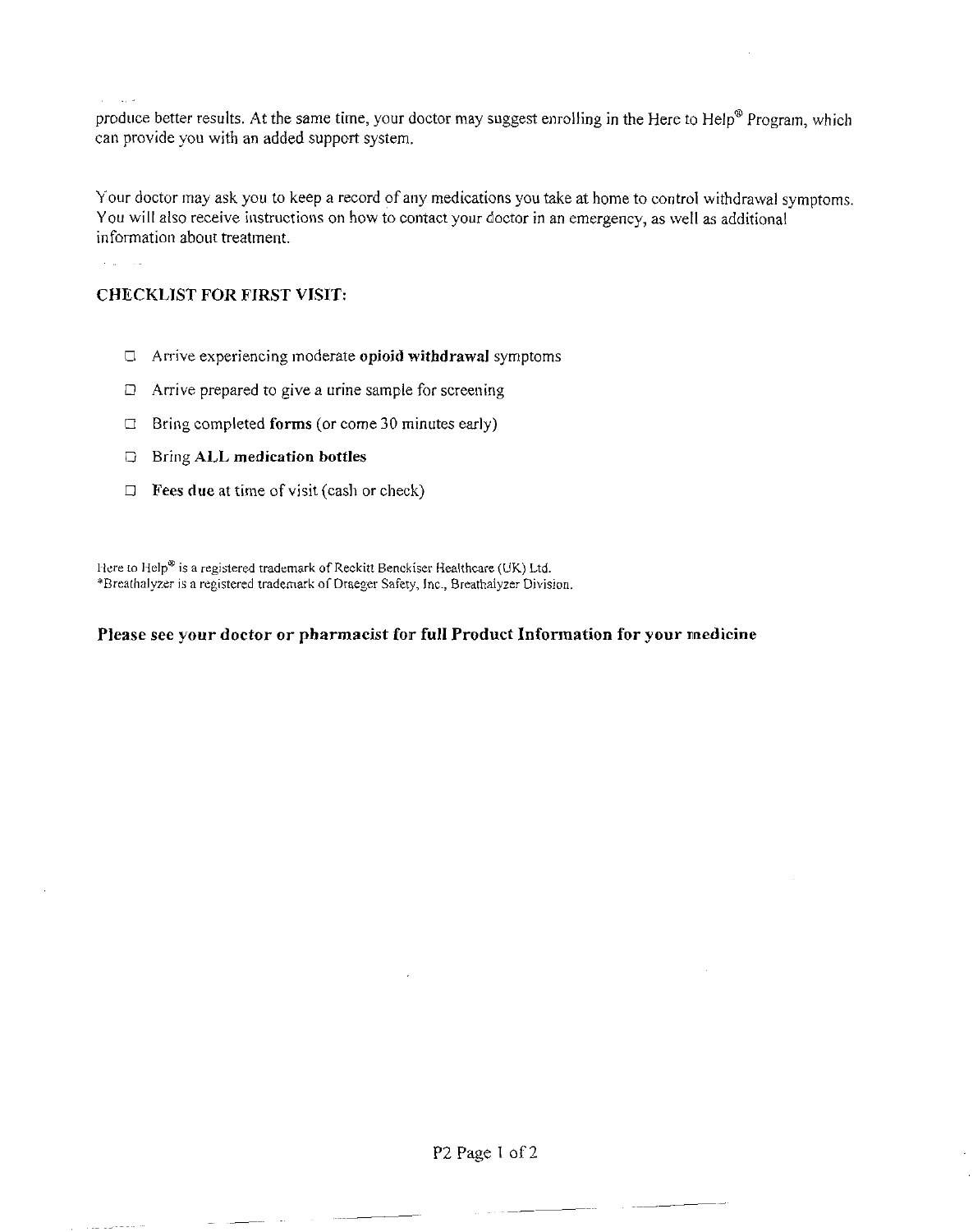**B AP Wellness**  5553 Hwy 90 Pace, FL 32571 Phone: (850) 995-8811 Fax: (850) 512-1405

## **EXPLANATION OF TREATMENT**

#### **Intake**

You will be given a comprehensive substance dependence assessment, as well as an evaluation of mental status and physical exam. The pros and cons of the medication, will be presented. Treatment expectations, as well as issues involved with maintenance and medically supervised tapering off the medication will be discussed.

#### **Induction**

Treatment begins here. You will be switched from your current opioid of misuse (heroin, methadone, or prescription painkillers) to your treatment medication. You are asked to arrive at the doctor's office in a moderate state of withdrawal. Being in a state of moderate withdrawal is vital to having the medication work well. If you are not in moderate withdrawal, the medication might actually make you feel worse rather than better (intensifying withdrawal symptoms). This is called **precipitated withdrawal.** 

H is really important to be truthful with your doctor about the last time you used an opioid, which opioid it was, how much you took, and which other drugs or medications you used. Your doctor needs this information to determine the timing of your first dose.

Once you take your first dose, you should begin to feel better within 30 minutes. Your doctor may choose to give you additional doses while you are in the office. Be sure to tell your doctor about how you are feeling during induction so your doctor can find the appropriate dose for you.

When you leave the office, the doctor will likely give you a prescription that will last until your next appointment. The doctor may also want to discuss counseling with you, since medication plus counseling has been shown to produce better results. At the same time, your doctor may suggest enrolling in the Here to Help<sup>®</sup> Program, which can provide you with an added support system.

Since an individual's tolerance and reactions to the medicine vary, daily appointments may be scheduled and medications will be adjusted until you no longer experience withdrawal symptoms or cravings. Urine drug screening is typically required for all patients at every visit during this phase.

## **Intake and Induction may both occur at the first visit, depending on your needs and your doctor's evaluation. Call your doctor if you have any questions or concerns.**

#### **Stabilization & Maintenance**

This is the second phase of treatment. During this phase, your doctor may continue to adjust your dose until you find, and continue on, the dose that works for you. It is important to take your medication as directed. To evaluate the effectiveness of your dose, your doctor may request urine samples from time to time.

P<sub>3</sub> Page 1 of 2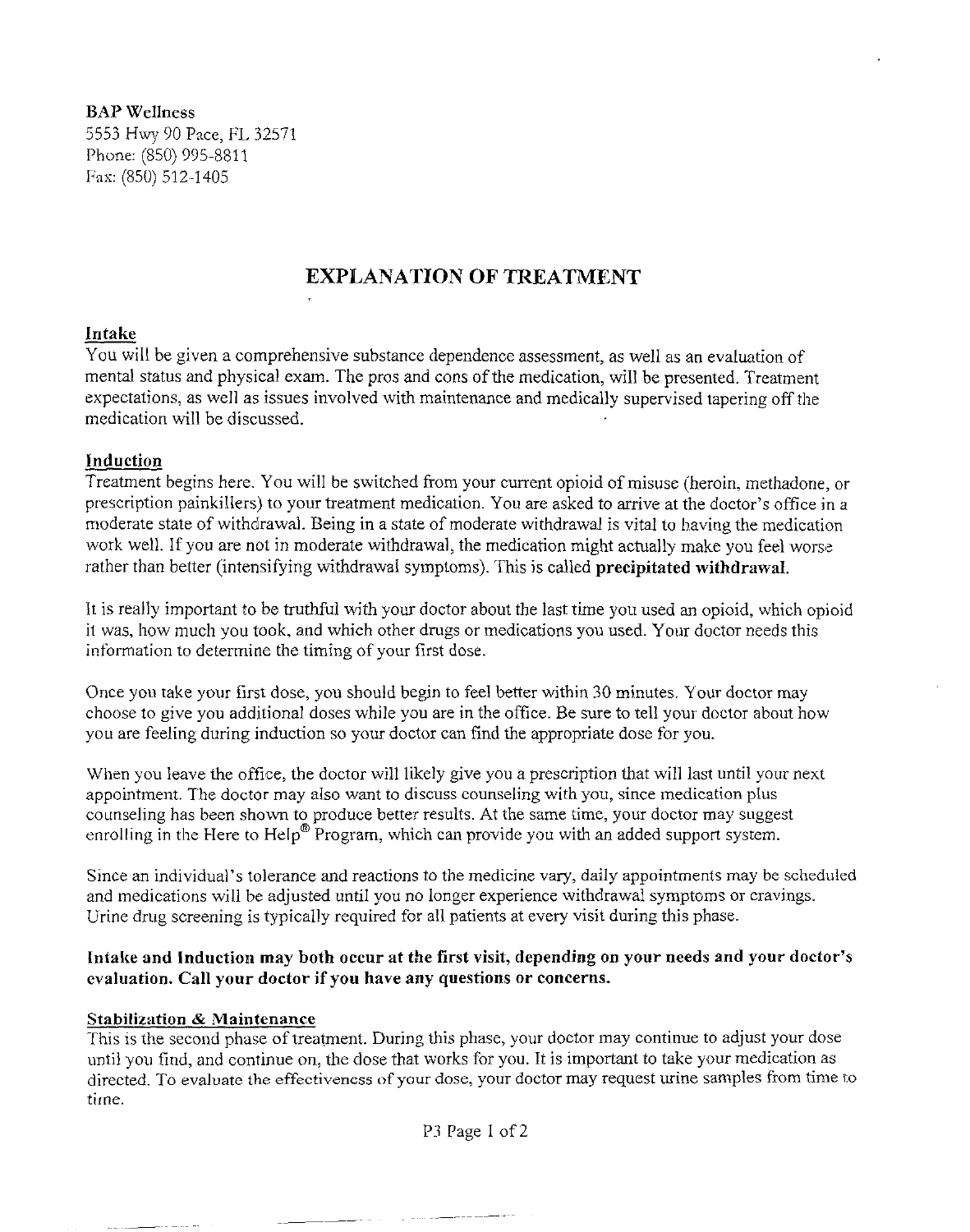During this phase is when you may also begin working on your treatment goals with your doctor and counselor. At times when you feel stressed, or experience triggers or cravings, your doctor may suggest a dose adjustment, or there may be a need to change the frequency of counseling and/or behavioral therapy.

Occasionally, as you achieve your treatment goals and feel confident about your progress, your physician may suggest a dose decrease. During these times, you are "restabilized." This is why stabilization and maintenance go together.

## **Tapering Off**

There are no time limits for treatment with this medicine. Length of therapy is up to your doctor, you, and sometimes your therapist or counselor. If you and your doctor agree that the time is right for a medical taper, he or she will slowly lower your dose (also known as a taper), taking care to minimize withdrawal symptoms. If you feel at risk for relapse during a taper, let your doctor know. You can be restabilized and continue maintenance if needed.

Please note: This medicine is a narcotic medication indicated for the maintenance treatment of opioid dependence, available only by prescription, and must be taken under a doctor's care as prescribed. It is illegal to sell or give away your medicine.

Here to Help<sup> $\circledast$ </sup> is a registered trademark of Reckitt Benckiser Healthcare (UK) Ltd.

**Please see your doctor or pharmacist for full Product Information and Medication Guide**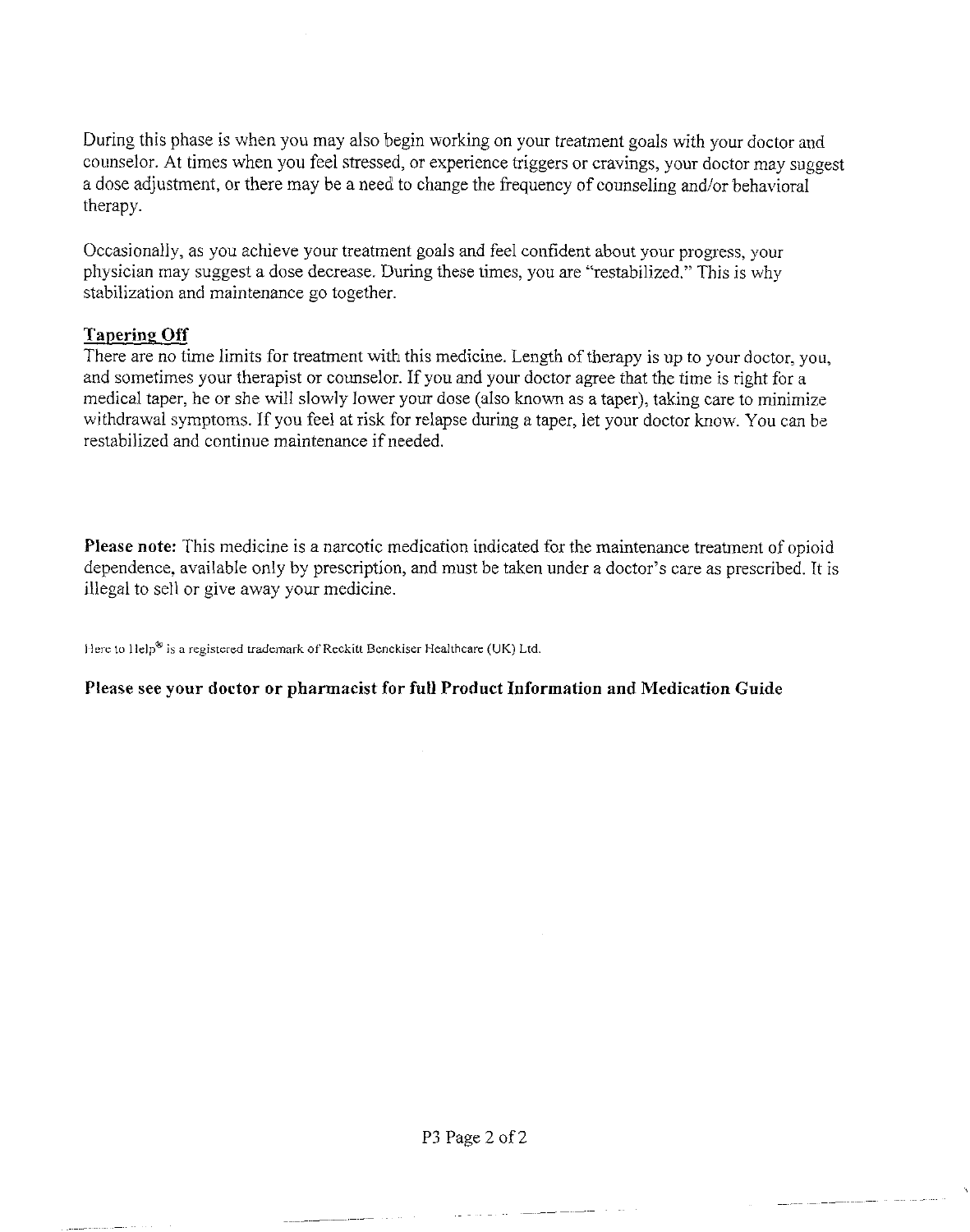**B AP Wellness**  5553 Hwy 90 Pace, FL 32571 Phone: (850) 995-8811 Fax: (850) 512-1405

#### **Patient Consent To Urine Drug Screen and Pill Counts**

I understand that by the current Florida Laws for controlled medications, that my physician (Dr Garg) will request that I be tested to determine the level of drug or metabolite in my body. The Urine Drug Screen will be performed initially, every visit and then randomly or if deemed necessary by my physician as long as I am receiving suboxone from this clinic. We will also do pill counts randomly.

I understand that I might be called to come into the clinic at any given time and agree to come into the clinic with in  $24 - 48$  hrs.

I understand that any discrepancies between the results of the drug screening and the medication list 1 have provided and/or my physician will consider pill count discrepancy a violation of my agreement and result in actions.

I understand that the results and interpretation will become part of my medical record.

I understand that if I fail a urine drug screen and/or pill count that I will be asked to come every (2) two weeks for monitoring and will pay \$175.00 each time, until deemed otherwise by Dr. Garg.

All of the above have been discussed with and I have had the opportunity to have any answered that I have regarding the drug testing or my rights to privacy.

Patient Printed Name Date of the Date of the Date of the Date of the Date of the Date of the Date of the Date of the Date of the Date of the Date of the Date of the Date of the Date of the Date of the Date of the Date of t

| ate |  |  |  |
|-----|--|--|--|
|     |  |  |  |

Patient Signature Date

Witness Signature:  $\frac{1}{2}$   $\frac{1}{2}$   $\frac{1}{2}$   $\frac{1}{2}$   $\frac{1}{2}$   $\frac{1}{2}$   $\frac{1}{2}$   $\frac{1}{2}$   $\frac{1}{2}$   $\frac{1}{2}$   $\frac{1}{2}$   $\frac{1}{2}$   $\frac{1}{2}$   $\frac{1}{2}$   $\frac{1}{2}$   $\frac{1}{2}$   $\frac{1}{2}$   $\frac{1}{2}$   $\frac{1}{2}$   $\frac{1}{2}$   $\$ 

Date

P4 Page 1 of 1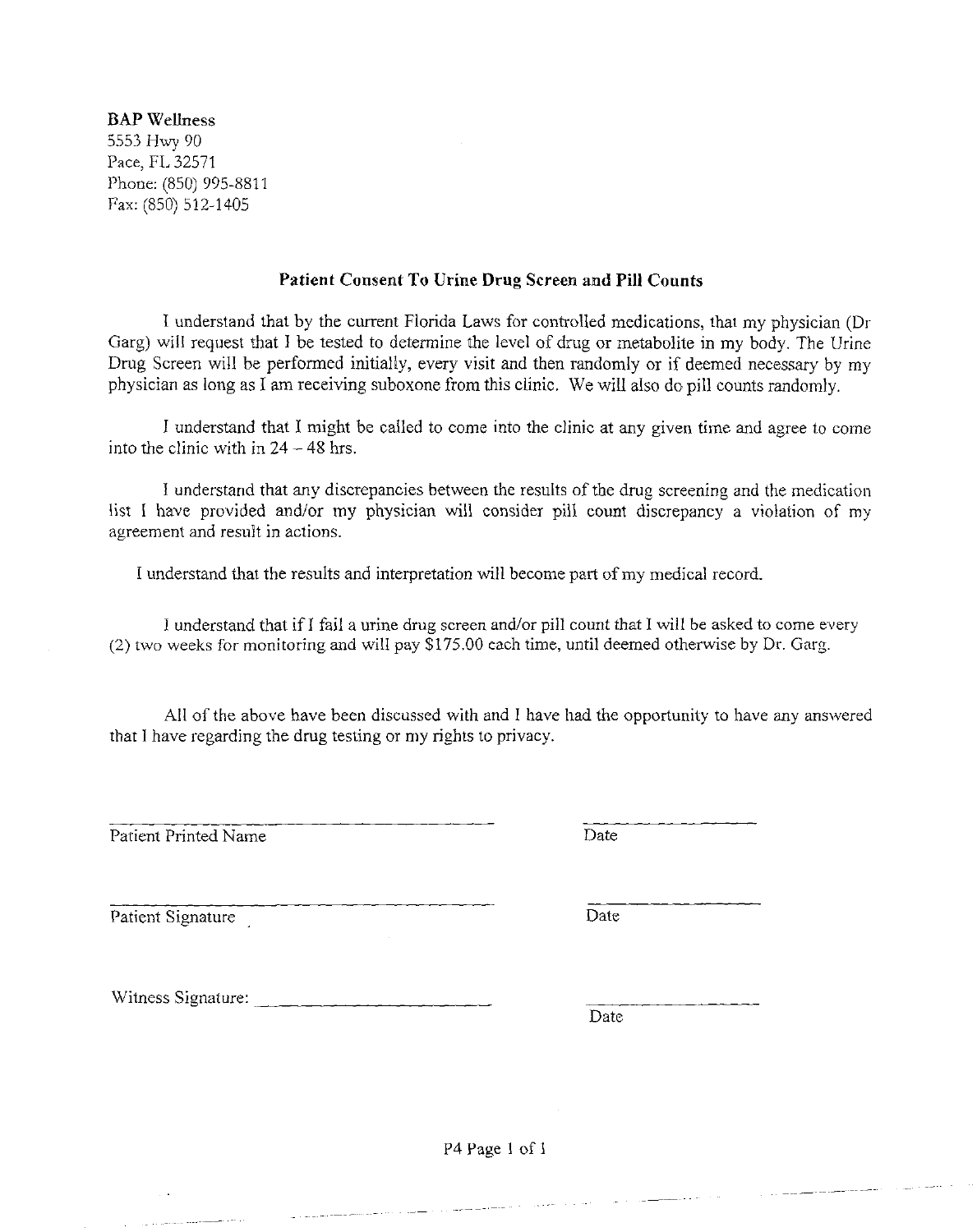**BAP** Wellness 5553 Hwy 90 Pace, FL 32503 Phone: (850) 995-8811 Fax: (850) 512-1405

## **PATIENT TREATMENT CONTRACT**

**Patient Name: \_\_\_\_ \_ Date:** 

As a participant in medication treatment for opioid misuse and dependence, I freely and voluntarily agree to accept this treatment contract as follows:

- 1. I agree and will be advised of the initial cost of my first visit will be \$275.00 for female and \$250.00 for male. The follow up visits will be \$175.00 per month.
- 2. I agree to adhere to the payment policy outlined by this office.
- 3. 1 agree to conduct myself in a courteous manner in the doctor's office.
- 4. Initial Visit: You will be seen and evaluated; at that time you will be given a script for (2) two Suboxone filmstrips and asked to go to the Pharmacy and have it filled and you are to return to the office for further evaluation. At that time the Doctor will instruct you on how to use the medication and you will remain at the office for (1) one hour and be reevaluated again to make sure you are giving the correct dosage.
- 5. Follow up Visits: You will be asked to return on the following Thursday for further evaluation. When you become an established patient you will be seen on the 2<sup>nd</sup> or 4<sup>th</sup> Thursday of every month. Thursday at 9:00am for the Davis Hwy Clinic and 2:00pm for the Pace location. If you see you are going to miss your appointment you must call as soon as possible, no less than 24 hours. When you call the office make a note of the date, time, person you spoke to and the code they will give you. You will need this information when you come in and if you do not have the right code, the call never happened.

If for some reason you are going to be going out of town at the time of your scheduled appointment you will need to make an appointment to see Dr. on the appropriate date and time before you go, so you will not be with out your medicine for that time period, i.e. I am going to be leaving town for work the Sunday before I am due to come in on Thursday for my regular appointment and will be gone out of town for 3 weeks. So I call Dr Garg's office and schedule an appointment for the Thursday before I am to leave even though I still have medicine left When I go to Dr Garg's office I will inform him I am going to be gone out of town for 3 weeks and will only have enough medicine for about a week. He will determine when you will need to come back after you return to town. He might only give you enough medicine to cover the time you will be gone which in this case is 19 days worth of your medicine - so you would have to pay for 19 days at  $$6.00/day - 6x19 = $114.00$  or he might give you the hole months worth and charge you for the month.

- 6. I agree if 1 see 1 am going to miss my appointment I must call as soon as possible, no less than 24 hours. If 1 fail to come for my scheduled appointment I will be charged \$6.00 for every day that 1 am late.
- 7. 1 agree after 10 days of not coming that I will be treated as a new patient, (i.e.) and must pay the initial induction fee), Period no excuses, and we may or may not have a slot for you.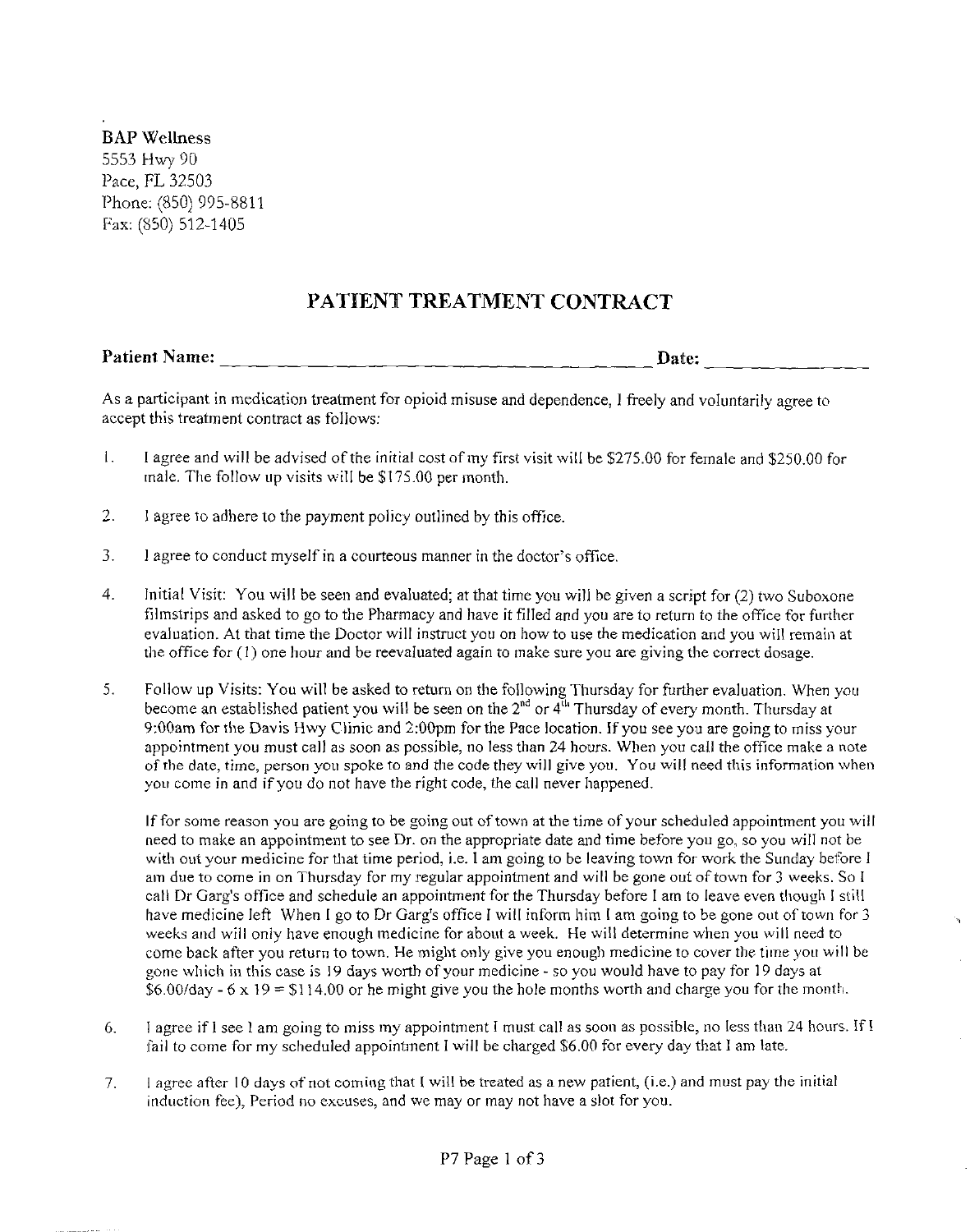Example of 6 and 7 above: I call and inform the office that I will not be able to make my scheduled Thursday appointment but will come in the following Thursday. When I come in I have all the right information and code. I will have to pay 6.00 for 7 days then pay the \$175.00 for the next month. Another scenario is this: I call and inform the office that I will not be able to make my scheduled appointment on Thursday but will call back and schedule when 1 can make 1 - at this point we will hold you slot for 9 days and the 10th day you will be discharged and be treated as a new patient. If you need to make arrangements to come after 10 days you need to let us know when you first call canceling appointment so that arranges can be made - understanding that you are still responsible to pay the \$6.00 a day till you come back in.

- 8. 1 agree not to sell, share, or give any of my medication to another person. 1 understand that such mishandling of my medication is a serious violation of this agreement and would result in my treatment being terminated without any recourse for appeal.
- 9. I agree not to deal, steal, or conduct any illegal or disruptive activities in the doctor's office.
- 10. 1 understand that if dealing or stealing or if any illegal or disruptive activities are observed or suspected by employees of the pharmacy where my medication is filled, that the behavior will be reported to my doctor's office and could result in my treatment being terminated without any recourse for appeal.
- 11. I agree that my medication/prescription can only be given to me at my regular.office visits. A missed visit may result in my not being able to get my medication/prescription until the next scheduled visit.
- **12.** 1 agree that the medication **I** receive is my responsibility and I agree to keep it in a safe, secure place. **I**  agree that lost medication will not be replaced regardless of why it was lost.
- 13. I agree not to obtain controlled medications from any doctors, pharmacies, or other sources without telling my treating physician.
- 14. 1 understand that mixing this medicine with other medications, especially benzodiazepines (for example, Valium<sup>®\*</sup>, Klonopin<sup>®†</sup>, or Xanax<sup>®‡</sup>etc.), can be dangerous. I also recognize that several deaths have occurred among persons mixing buprenorphine and benzodiazepines (especially if taken outside the care of a physician, using routes of administration other than sublingual or in higher than recommended therapeutic doses).
- 15. 1 agree to read the Medication Guide and consult my doctor should 1 have any questions or experience any adverse events.
- 16. I agree to take my medication as my doctor has instructed and not to alter the way 1 take my medication or dosage without first consulting my doctor.
- 17. 1 understand that the drug addition is not only a physical but also a mental state, and with medication alone is not sufficient treatment for my condition, and 1 agree to participate in counseling as discussed and agreed upon with my doctor and specified in my treatment plan.
- 1 8. i agree to allow Dr. Garg to receive my evaluation and any ongoing progress reports, and speak with the Counselor at any time concerning my disease and progress while under his treatment.
- 19. I agree to abstain from alcohol, opioids, marijuana, cocaine, and other addictives substances (except nicotine).
- 20. I agree to provide random urine samples and have my Doctor test my blood alcohol level, and do random pill count.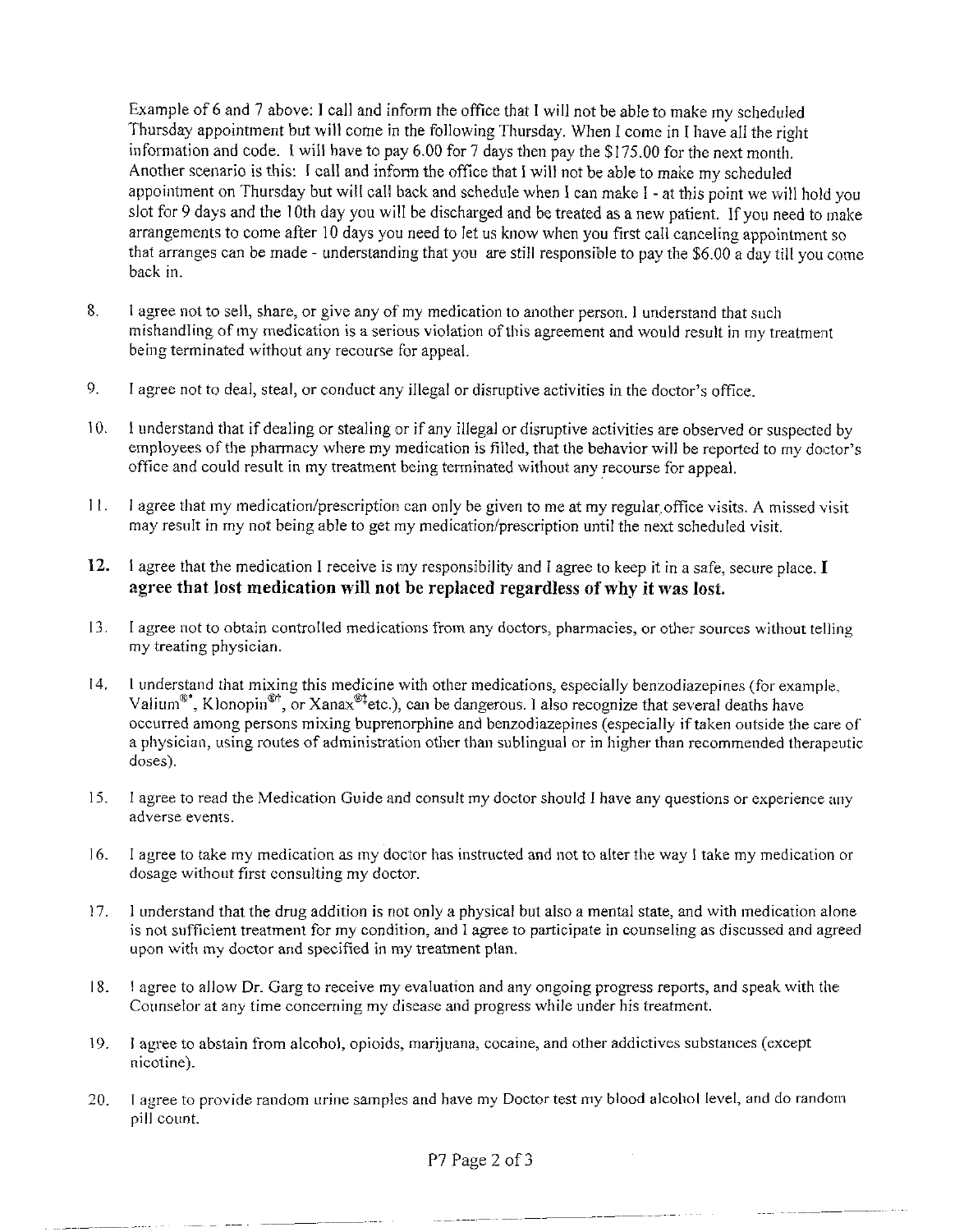- 21. I agree that if called to come into the office other than my regular appointment that I will come in within 24 - 48 hrs. and to bring my medication with me, unless 1 have notified the office before hand that I will be out of town. If I do not come in, it could result in my treatment being terminated without any recourse for appeal.
- 22. I agree if 1 fail a urine drug screen and / or pill count that I will be asked to come in every (1-2) one two weeks for monitoring as determined by Dr. Garg, and will have to pay \$175.00 for each visit, until deemed by Dr. Garg that I can go longer between visits.
- 23. 1 understand that violations of the above may be grounds for termination of treatment without any recourse for appeal.

Patient Printed Name Date

Patient Signature Date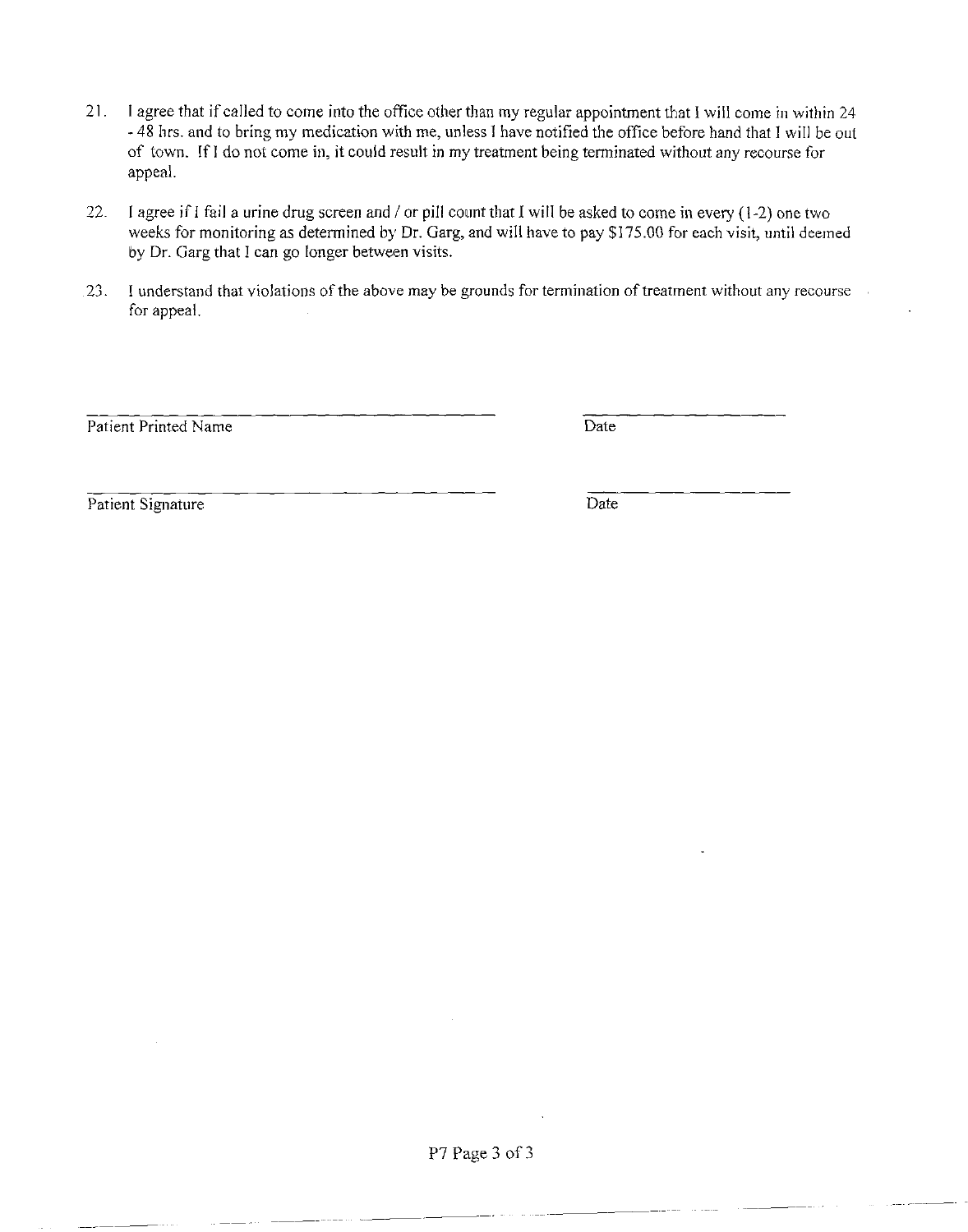$\bar{z}$ 

 $\sim$ 

 $\epsilon$  (  $\epsilon$ 

 $\sim$ 

 $\sim 10^{-1}$ 

 $\hat{\mathcal{A}}$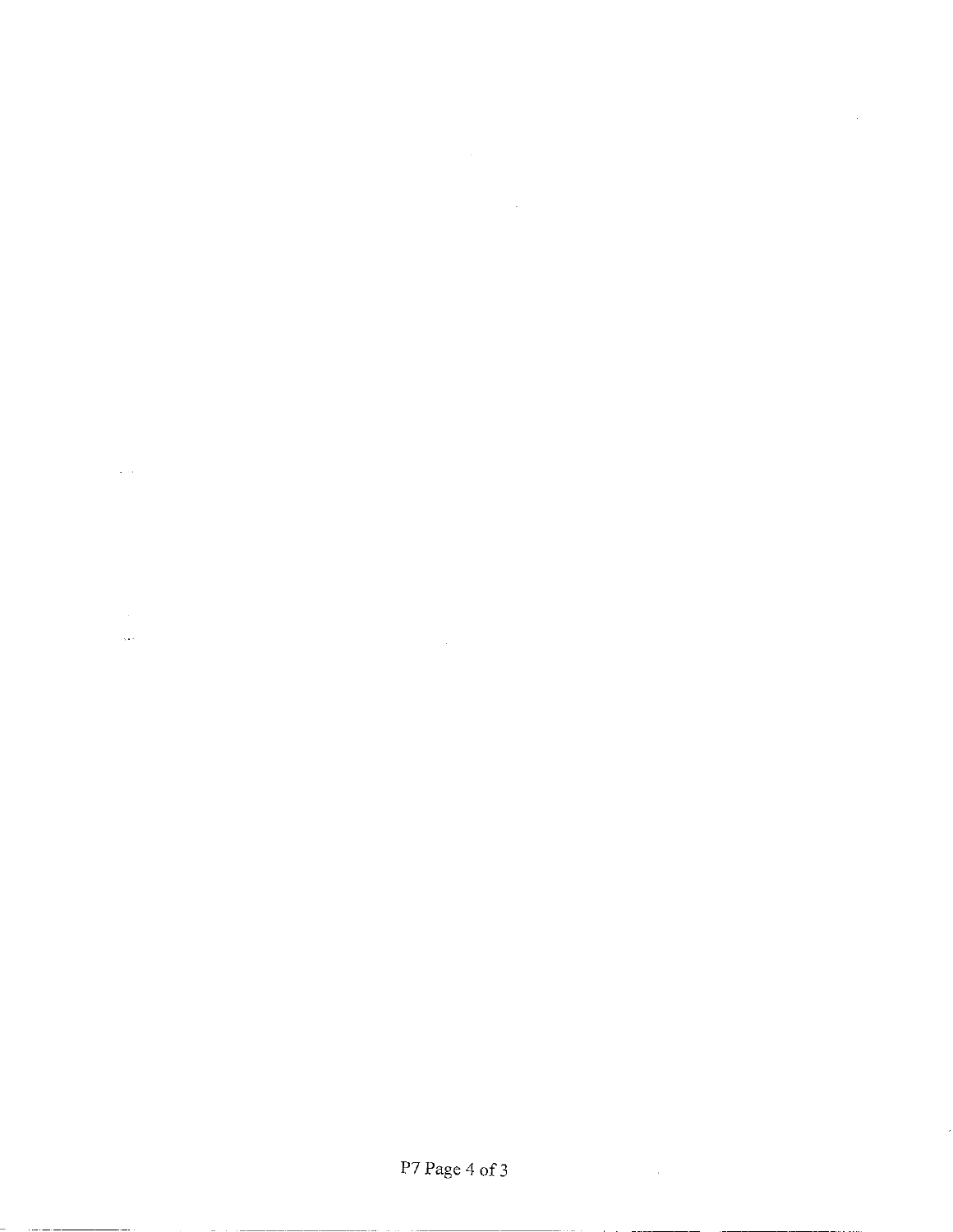**B AP Wellness**  5553 Hwy 90 Pace, FL 32571 Phone: (850) 995-8811 Fax: (850) 512-1405

## **PATIENT INTAKE: MEDICAL HISTORY**

(To be completed by patient)<br>sand to complete your answers

|                                                             |                                                            | $DOB:$ Age: $\qquad \qquad \text{S}S$ no.:                                                              |
|-------------------------------------------------------------|------------------------------------------------------------|---------------------------------------------------------------------------------------------------------|
|                                                             |                                                            |                                                                                                         |
|                                                             |                                                            | Relationship to patient:                                                                                |
|                                                             |                                                            |                                                                                                         |
|                                                             |                                                            |                                                                                                         |
| Current or past medical conditions (check all that apply) : |                                                            |                                                                                                         |
| () Asthma/respiratory                                       | () Cardiovascular (heart attack, high cholesterol, angina) |                                                                                                         |
| () Hypertension                                             | ( ) Epilepsy or seizure disorder                           | ( ) GI disease                                                                                          |
| () Head trauma                                              | $( )$ HIV/AIDS                                             | () Diabetes                                                                                             |
| () Liver problems                                           | () Pancreatic problems                                     | () Thyroid disease                                                                                      |
| $( )$ STDs                                                  | ( ) Abnormal Pap smear                                     | ( ) Nutritional deficiency                                                                              |
|                                                             |                                                            |                                                                                                         |
|                                                             |                                                            |                                                                                                         |
|                                                             |                                                            |                                                                                                         |
|                                                             |                                                            | If there a family history of any of the illnesses listed above, please put an "F" next to that illness. |
|                                                             |                                                            | MD NOTES:                                                                                               |

*V* 8 Page 1 of 4

 $\frac{1}{2}$ 

منازل والمست

 $\frac{1}{2}$ 

L.  $\overline{\phantom{a}}$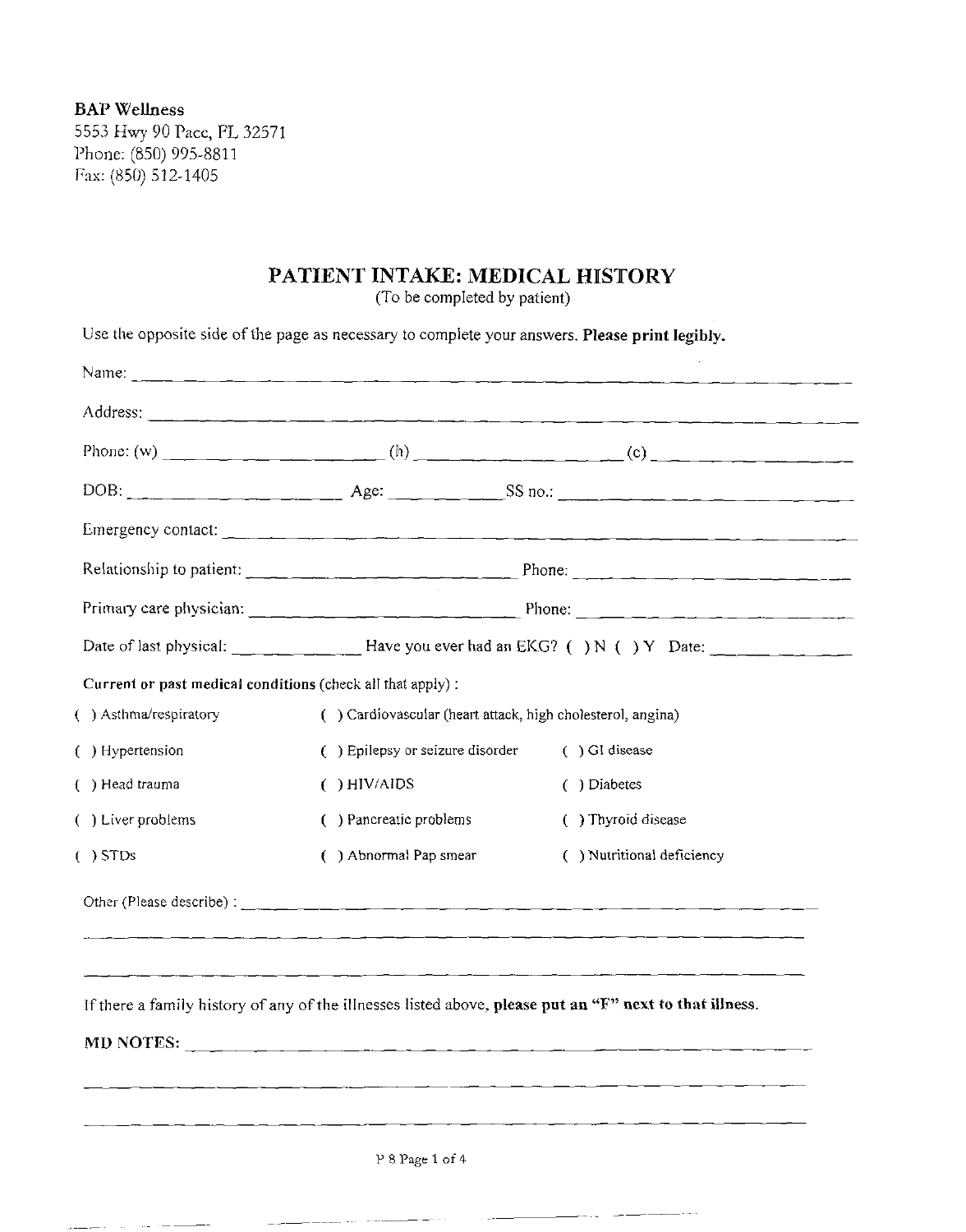| Is there a family history of anything NOT listed here? ( $\rightarrow$ N ( $\rightarrow$ Y (Please explain)                                                                                              |
|----------------------------------------------------------------------------------------------------------------------------------------------------------------------------------------------------------|
|                                                                                                                                                                                                          |
| Have you ever had surgery or been hospitalized? () N () Y (Please describe)                                                                                                                              |
|                                                                                                                                                                                                          |
| <b>Childhood Illnesses</b><br>Measles ( ) N ( ) Y Mumps ( ) N ( ) Y Chicken Pox ( ) N ( ) Y<br>Have you or a family member ever been diagnosed with a psychiatric or mental illness? () N () Y (Please   |
| Have you ever taken or been prescribed antidepressants? () N () Y For what reason __________________                                                                                                     |
| Please list all current prescription medications and how often you take them (example: Dilantin 3x/day).<br>DO NOT include medications you may be currently misusing (that information is needed later): |
| <u> 1980년 - 대한민국의 대한민국의 대한민국의 대한민국의 대한민국의 대한민국의 대한민국의 대한민국의 대한민국의 대한민국의 대한민국의 대한민국의 대한민국의 대한민</u><br>Please list all current herbal medicines, vitamin supplements, etc, and how often you take them:    |
| <u> 2000 - Angel Amerikaanse kommunister in de sterre van de sterre van de sterre van de verkende van de sterre v</u><br>MD NOTES:                                                                       |
|                                                                                                                                                                                                          |
| MD NOTES:                                                                                                                                                                                                |
| P 8 Page 2 of 4                                                                                                                                                                                          |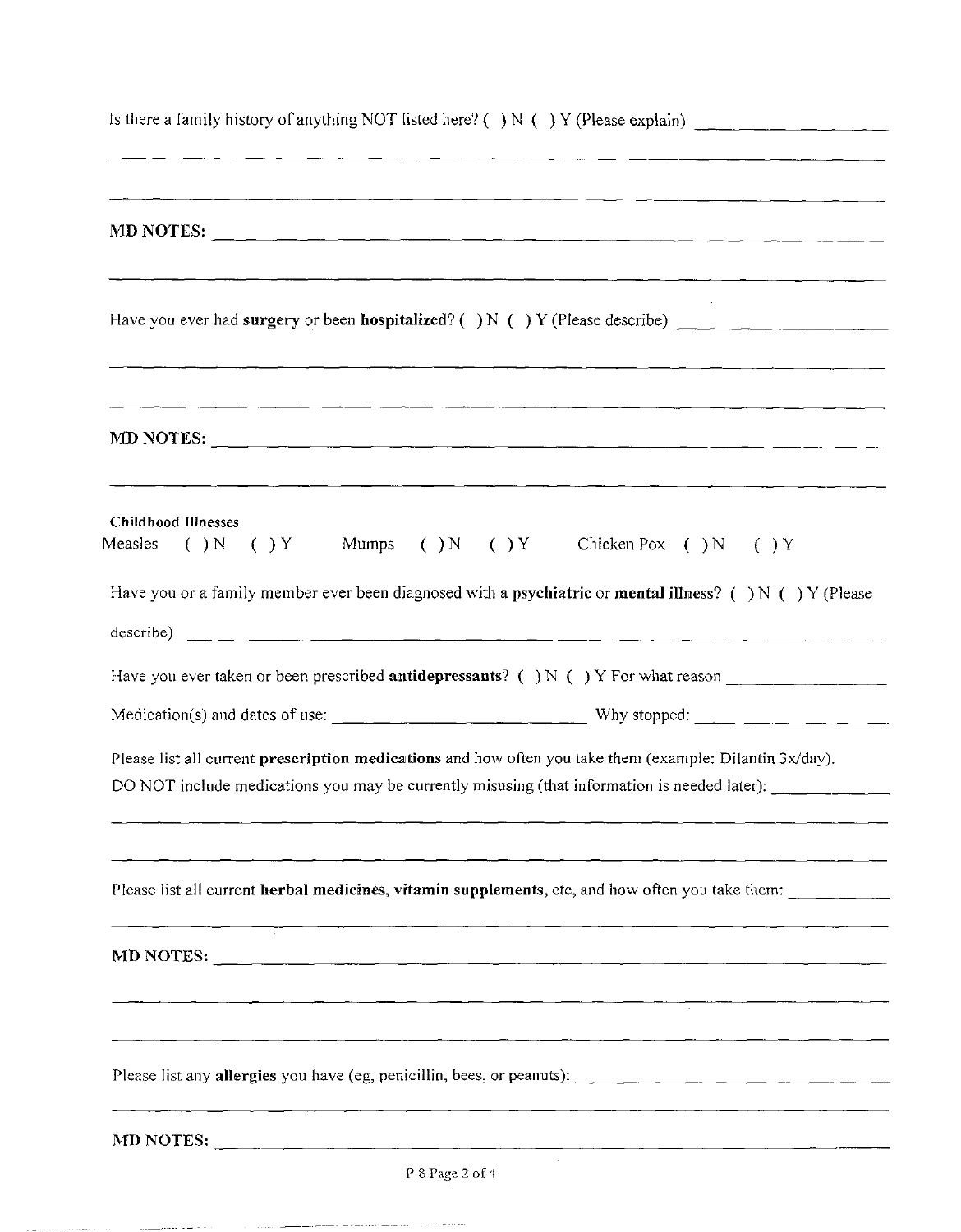Tobacco History

| Cigarettes: Now? $( ) N ( ) Y$                                                                                                                                                                                                                                                                                                                                                                        |           | In the past?                                                                                                                                                                                                                                                                                                                                                                                                      | $(\ )\mathrm{N}$ | ( ) Y |
|-------------------------------------------------------------------------------------------------------------------------------------------------------------------------------------------------------------------------------------------------------------------------------------------------------------------------------------------------------------------------------------------------------|-----------|-------------------------------------------------------------------------------------------------------------------------------------------------------------------------------------------------------------------------------------------------------------------------------------------------------------------------------------------------------------------------------------------------------------------|------------------|-------|
| How many per day, on average? $\qquad$                                                                                                                                                                                                                                                                                                                                                                |           | For how many years? $\frac{1}{\sqrt{1-\frac{1}{\sqrt{1-\frac{1}{\sqrt{1-\frac{1}{\sqrt{1-\frac{1}{\sqrt{1-\frac{1}{\sqrt{1-\frac{1}{\sqrt{1-\frac{1}{\sqrt{1-\frac{1}{\sqrt{1-\frac{1}{\sqrt{1-\frac{1}{\sqrt{1-\frac{1}{\sqrt{1-\frac{1}{\sqrt{1-\frac{1}{\sqrt{1-\frac{1}{\sqrt{1-\frac{1}{\sqrt{1-\frac{1}{\sqrt{1-\frac{1}{\sqrt{1-\frac{1}{\sqrt{1-\frac{1}{\sqrt{1-\frac{1}{\sqrt{1-\frac{1}{\sqrt{1-\frac$ |                  |       |
| Pipe: Now?                                                                                                                                                                                                                                                                                                                                                                                            | ( )N ( )Y | In the past?                                                                                                                                                                                                                                                                                                                                                                                                      | ( ) N            | ( ) Y |
| How often per day, on average? $\frac{1}{\sqrt{1-\frac{1}{\sqrt{1-\frac{1}{\sqrt{1-\frac{1}{\sqrt{1-\frac{1}{\sqrt{1-\frac{1}{\sqrt{1-\frac{1}{\sqrt{1-\frac{1}{\sqrt{1-\frac{1}{\sqrt{1-\frac{1}{\sqrt{1-\frac{1}{\sqrt{1-\frac{1}{\sqrt{1-\frac{1}{\sqrt{1-\frac{1}{\sqrt{1-\frac{1}{\sqrt{1-\frac{1}{\sqrt{1-\frac{1}{\sqrt{1-\frac{1}{\sqrt{1-\frac{1}{\sqrt{1-\frac{1}{\sqrt{1-\frac{1}{\sqrt{1$ |           | For how many years? $\frac{1}{\sqrt{2}}$                                                                                                                                                                                                                                                                                                                                                                          |                  |       |

Have you ever been **treated for substance misuse**? () N () Y (Please describe when, where and for how long)

<u> 1990 - Jan Barnett, martin e</u>

<u> 1968 - Andrea Andrew Maria (h. 1</u>

How long have you been **misusing substances?** 

**Substance Use History** 

|                                  | No | Yes/Past<br>or<br>Yes/Now | Route | How Much | How Often | Date/Time<br>of Last Use | Quantity<br>Last Used |
|----------------------------------|----|---------------------------|-------|----------|-----------|--------------------------|-----------------------|
| Alcohol                          |    |                           |       |          |           |                          |                       |
| Caffeine (pills or<br>beverages) |    |                           |       |          |           |                          |                       |
| Cocaine                          |    |                           |       |          |           |                          |                       |
| Crystal Meth-<br>Amphetamine     |    |                           |       |          |           |                          |                       |
| Heroin                           |    |                           |       |          |           |                          |                       |
| Inhalants                        |    |                           |       |          |           |                          |                       |
| LSD or<br>Hallucinogens          |    |                           |       |          |           |                          |                       |
| Marijuana                        |    |                           |       |          |           |                          |                       |
| Methadone                        |    |                           |       |          |           |                          |                       |
| Pain Killers                     |    |                           |       |          |           | $\ddot{\phantom{0}}$     |                       |
| PCP                              |    | ÷.                        |       |          |           |                          |                       |
| Stimulants (pills)               |    |                           |       |          |           |                          |                       |
| Tranquilizers/<br>Sleeping Pills |    |                           |       |          |           |                          |                       |
| Ecstasy                          |    |                           |       |          |           |                          |                       |
| Other                            |    |                           |       |          |           |                          |                       |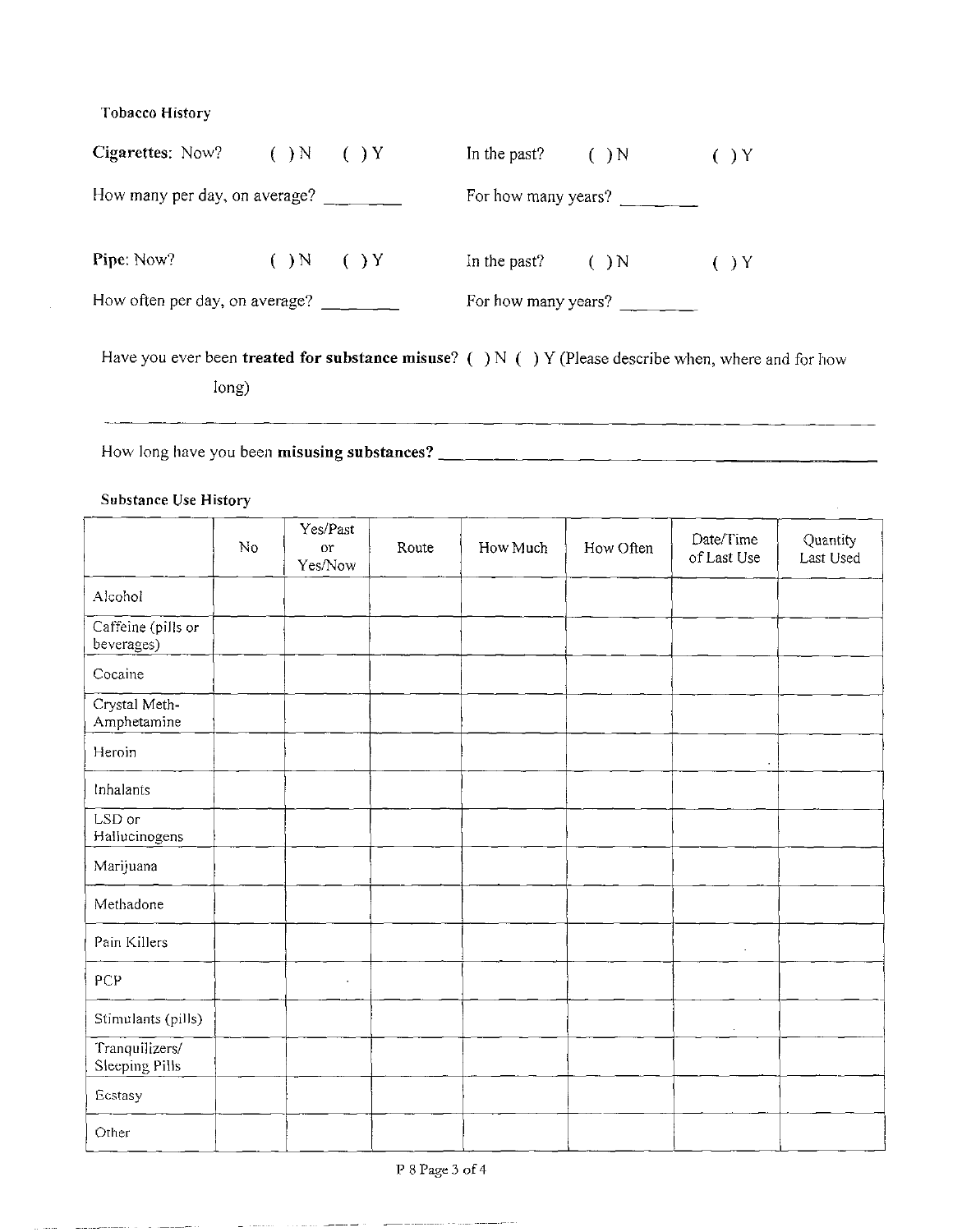| What was your longest period of abstinence?                                                              |  |  |  |  |
|----------------------------------------------------------------------------------------------------------|--|--|--|--|
| Are you receiving, or have you ever received counseling support? () N () Y (Please describe when and for |  |  |  |  |
|                                                                                                          |  |  |  |  |
| MD NOTES:                                                                                                |  |  |  |  |
|                                                                                                          |  |  |  |  |
|                                                                                                          |  |  |  |  |
|                                                                                                          |  |  |  |  |
|                                                                                                          |  |  |  |  |
|                                                                                                          |  |  |  |  |
|                                                                                                          |  |  |  |  |
|                                                                                                          |  |  |  |  |
|                                                                                                          |  |  |  |  |
|                                                                                                          |  |  |  |  |
|                                                                                                          |  |  |  |  |
|                                                                                                          |  |  |  |  |
| P 8 Page 4 of 4                                                                                          |  |  |  |  |

 $\mathcal{L}(\mathbf{z}|\mathbf{z})$ 

 $\mathcal{A}(\mathcal{A})$  and  $\mathcal{A}(\mathcal{A})$ 

.<br>2000 : Andrea Sterne American American American American (American American American American American America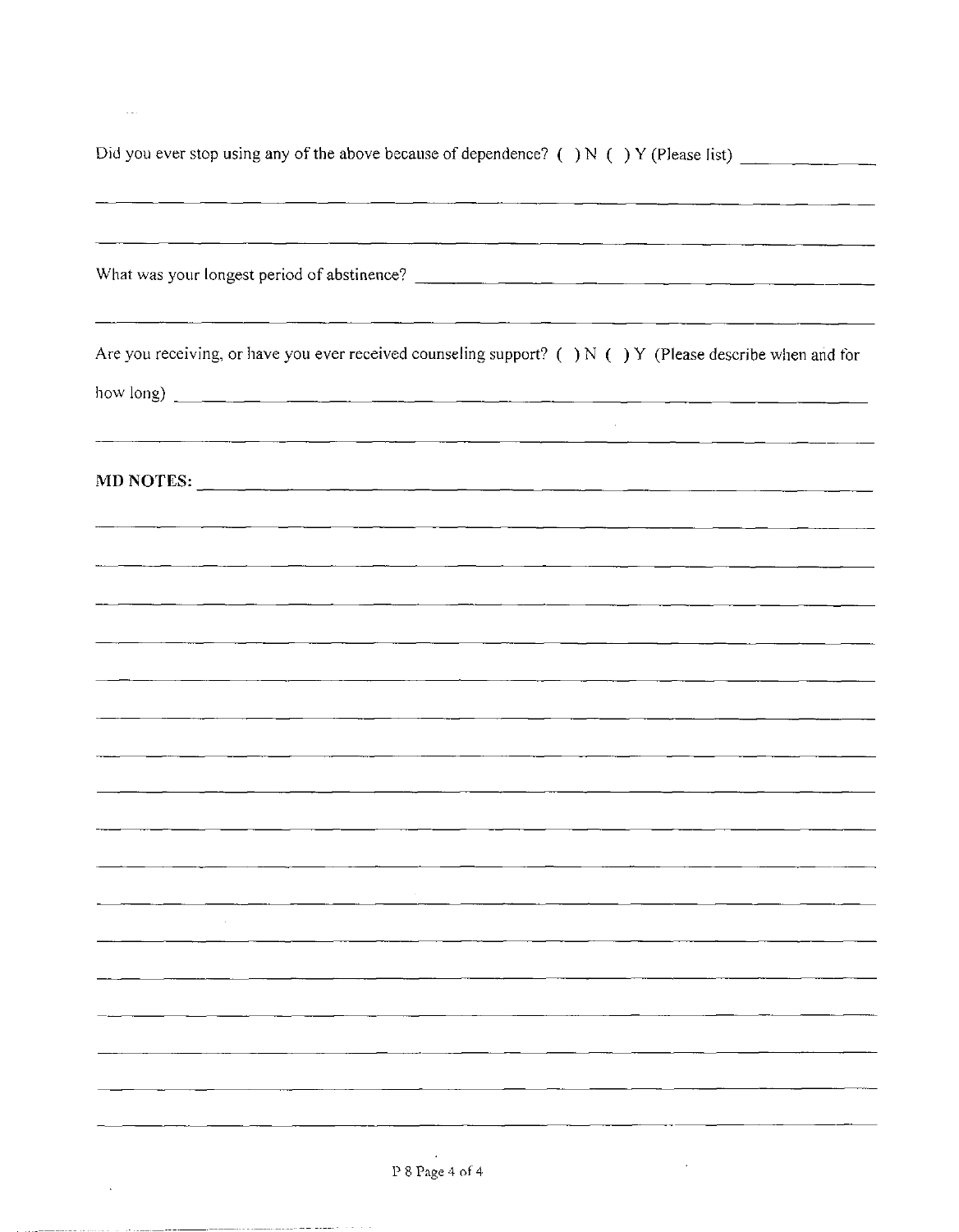**B AP Wellness**  5553 Hwy 90 Pace, FI\_ 32571 Phone: (850) 995-8811 Pax: (850) 512-1405

# **PATIENT INTAKE: SOCIAL/FAMILY HISTORY** (To be completed by patient)

| (Circle one) Married Single Long-term relationship Divorced/Separated                                          |
|----------------------------------------------------------------------------------------------------------------|
| Years married/in long-term relationship: __________Times married: _______Times divorced: _______               |
| Children? () N () Y Current ages (Please list) __________________________________                              |
| Residing with you? () N () Y If no, where?                                                                     |
| Where are you currently living?                                                                                |
|                                                                                                                |
| Education (check most recent degree):                                                                          |
| () Graduate School () College () Professional or Vocational School                                             |
| () High School Grade                                                                                           |
|                                                                                                                |
| What type of work do/did you do? ___________________________How long have/did you work(ed) there?              |
| Have you ever been arrested or convicted? () N () Y (Check all that apply)                                     |
| () DWI () Drug-related () Domestic violence () Other                                                           |
| Have you ever been abused? () N () Y                                                                           |
| () Physically () Sexually (including rape or attempted rape) () Verbally () Emotionally                        |
| Have you ever attended:                                                                                        |
| AA: ( ) Current ( ) Past NA: ( ) Current ( ) Past CA: ( ) Current ( ) Past                                     |
| ACOA: () Current () Past OA: () Current () Past                                                                |
| If you are not currently attending meetings, what factors led you to stop? ___________________________________ |
| Have you ever been in counseling or therapy? () N () Y (Please describe)                                       |

P9 Page 1 of 1

بالمدامين المنا

. . . . . . .

 $\mathcal{L}^{\mathcal{L}}$  , where  $\mathcal{L}^{\mathcal{L}}$  and  $\mathcal{L}^{\mathcal{L}}$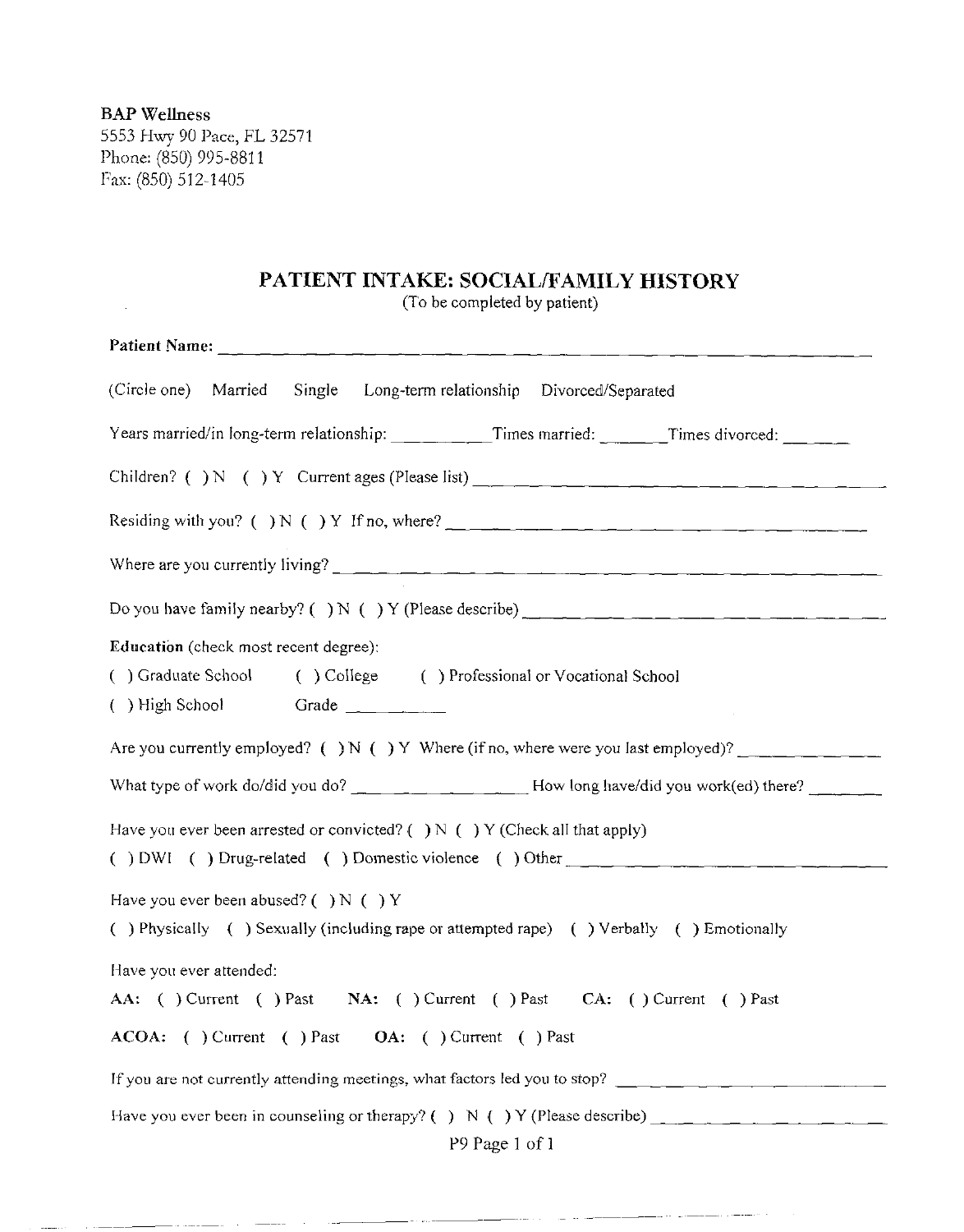**BAP Wellness**  5553 Hwy 90 Pace, PL 32571 Phone: (850) 995-8811 Pax: (850) 512-1405

## **CONSENT TO RELEASE/RECEIVE CONFIDENTIAL INFORMATION**

| _________, authorize                                                                                                                                                                                                                                                                                                                                                                                                                                                                                                                                                            |                              | at the above address to: |
|---------------------------------------------------------------------------------------------------------------------------------------------------------------------------------------------------------------------------------------------------------------------------------------------------------------------------------------------------------------------------------------------------------------------------------------------------------------------------------------------------------------------------------------------------------------------------------|------------------------------|--------------------------|
| Patient Name (Print)                                                                                                                                                                                                                                                                                                                                                                                                                                                                                                                                                            | Physician Name (Print)       |                          |
| MD check all that apply                                                                                                                                                                                                                                                                                                                                                                                                                                                                                                                                                         |                              |                          |
| $\Box$ Receive my medical history information from the following physicians:<br>(name, address)                                                                                                                                                                                                                                                                                                                                                                                                                                                                                 |                              |                          |
| (name, address)                                                                                                                                                                                                                                                                                                                                                                                                                                                                                                                                                                 |                              |                          |
| $\Box$ Receive my treatment records from the following therapist:                                                                                                                                                                                                                                                                                                                                                                                                                                                                                                               |                              |                          |
| $\Box$ Release my treatment information/records to the following healthcare professional:                                                                                                                                                                                                                                                                                                                                                                                                                                                                                       |                              |                          |
| $\Box$ Release my treatment information to the health insurance company listed below, for billing purposes:                                                                                                                                                                                                                                                                                                                                                                                                                                                                     |                              |                          |
| This information is for the following purposes (any other use is prohibited): ________________________________                                                                                                                                                                                                                                                                                                                                                                                                                                                                  |                              |                          |
| I understand that I may withdraw this consent at any time, either verbally or in writing except to the extent that action has<br>been taken on reliance on it. This consent will last while I am being treated for opioid dependence by the physician specified<br>above unless I withdraw my consent during treatment. This consent will expire 365 days after I complete my treatment,<br>unless the physician specified above is otherwise notified by me.                                                                                                                   |                              |                          |
| I understand that the records to be released may contain information pertaining to psychiatric treatment and/or<br>treatment for alcohol and/or drug dependence. These records may also contain confidential information about<br>communicable diseases including HIV (AIDS) or related illness. I understand that these records are protected by the<br>Code of Federal Regulations Title 42 Part 2 (42 CFR Part 2) which prohibits the recipient of these records from<br>making any further disclosures to third parties without the express written consent of the patient. |                              |                          |
| I acknowledge that I have been notified of my rights pertaining to the confidentiality of my treatment information/records<br>under 42 CFR Part 2, and I further acknowledge that I understand those rights.                                                                                                                                                                                                                                                                                                                                                                    |                              |                          |
| Patient Signature                                                                                                                                                                                                                                                                                                                                                                                                                                                                                                                                                               | Patient Name (Print)         | Date                     |
| Parent/Guardian Signature                                                                                                                                                                                                                                                                                                                                                                                                                                                                                                                                                       | Parent/Guardian Name (Print) | Date                     |

Witness Signature Witness Name (Print)

Date

PlOPage 1 of 2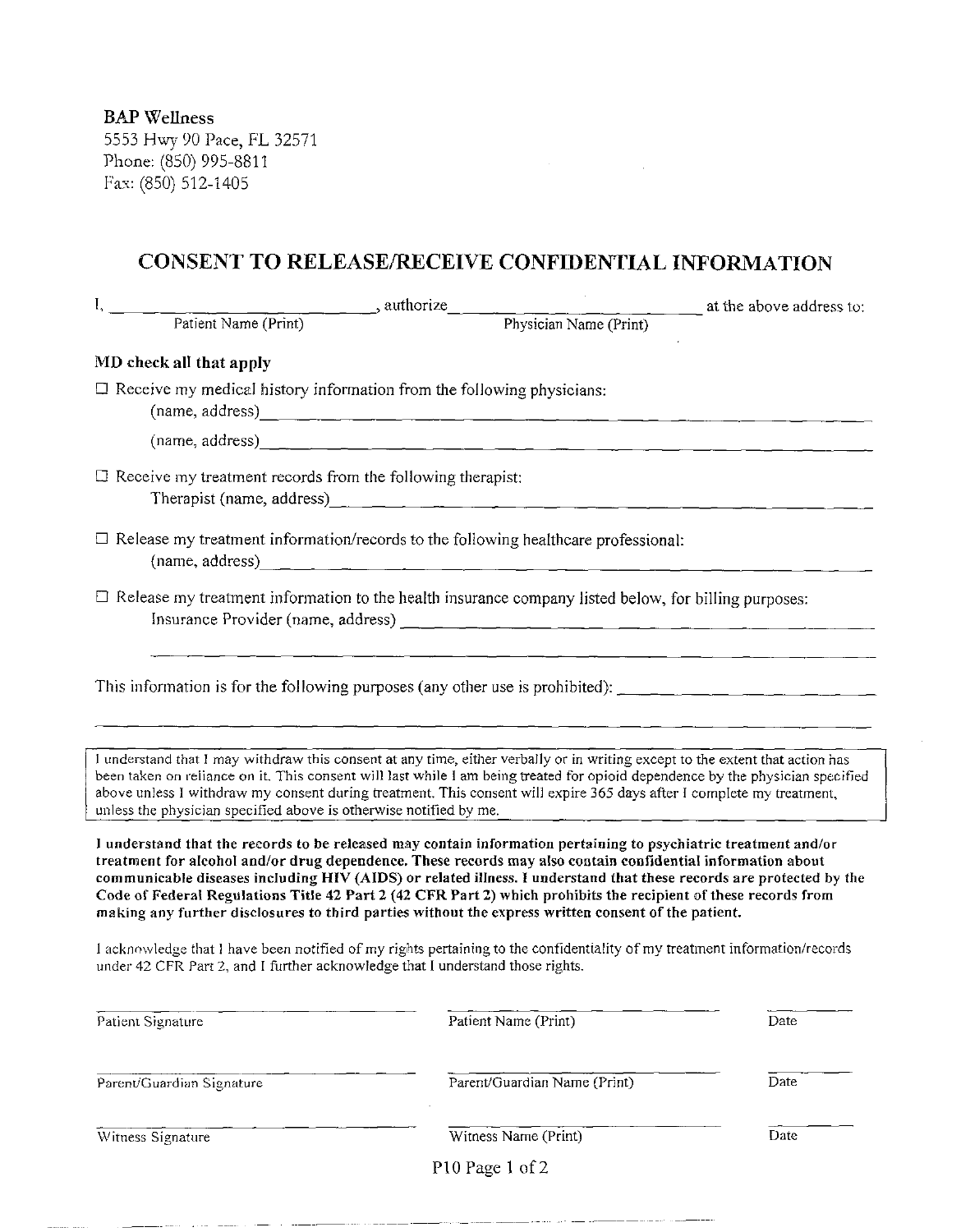#### **Confidentiality of Alcohol and Drug Dependence Patient Records**

The confidentiality of alcohol- and drug-dependence patient records maintained by this practice/program is protected by federal law and regulations. Generally, the practice/program may not say to a person outside the practice/program that a patient attends the practice/program, or disclose any information identifying a patient as being alcohol- or drug-dependent unless:

- 1. The patient consents in writing;
- 2. The disclosure is allowed by a court order; or
- 3. The disclosure is made to medical personnel in a medical emergency or to qualified personnel for research, audit, or practice/program evaluation.

Violation of the federal law and regulations by a practice/program is a crime. Suspected violations may be reported to appropriate authorities in accordance with federal regulations.

Federal law and regulations do not protect any information about a crime committed by a patient either at the practice/program or against any person who works for the practice/program or about any threat to commit such a crime.

Federal laws and regulations do not protect any information about suspected child abuse or neglect from being reported under state law to appropriate state or local authorities.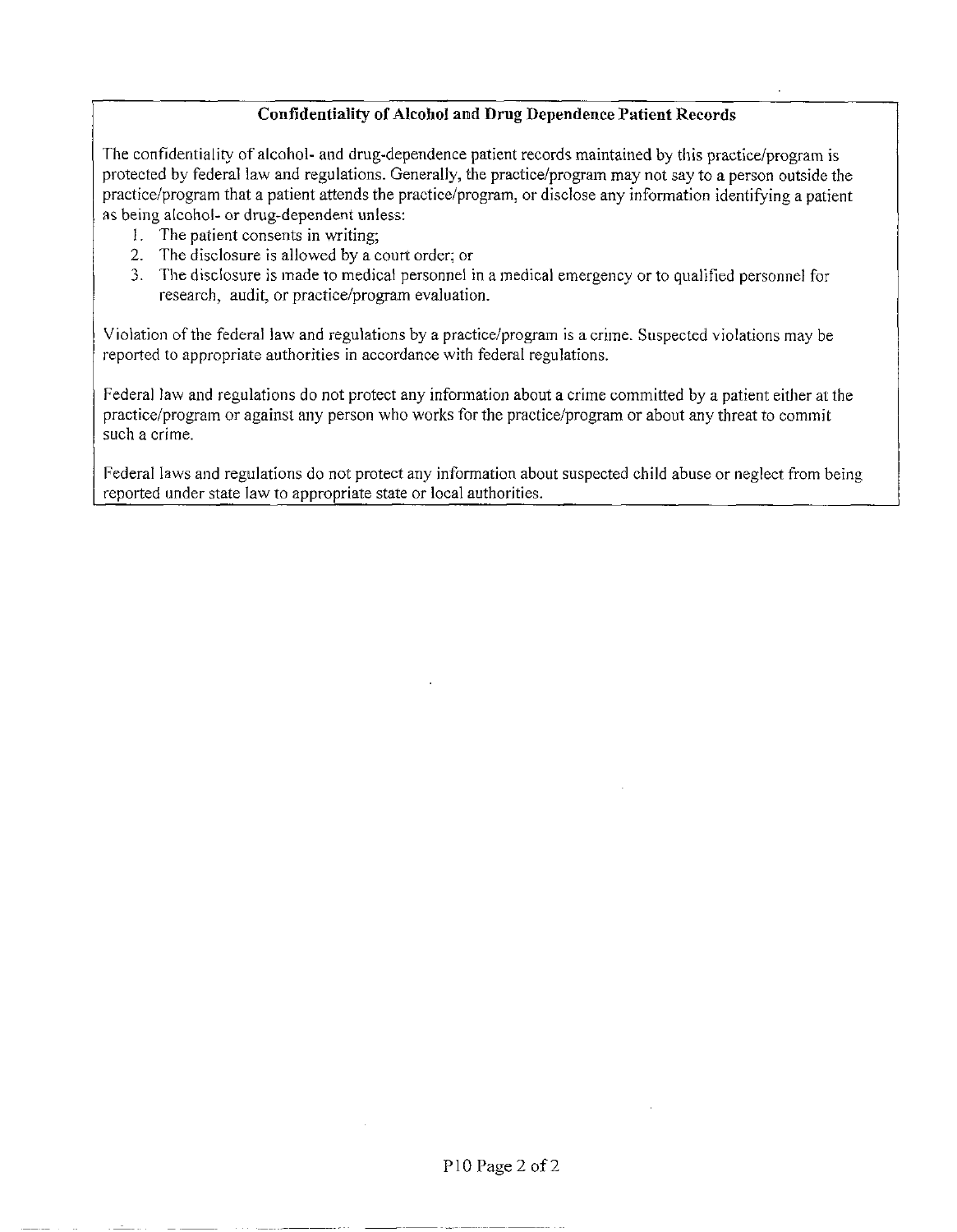**BAP Wellness 5553 Hwy 90 Pace, F l 32571 Phone: (850) 995-8811 Fax; (850) 512-1405** 

## **METHADONE TRANSFER CONSENT**

<sup>i</sup> , , authorize

Physician Name (Print)

practicing at the above address to disclose my treatment for opioid dependence to the outpatient treatment program specified below in order to obtain my medical history, methadone treatment, and any other of my patient information pertinent to the office-based treatment with buprenorphine. I understand that the physician mentioned above may need to discuss my medical and treatment history with the physicians and other staff at the outpatient treatment program specified below.

1 understand that I may withdraw this consent at any time, either verbally or in writing except to the extent that action has been taken on reliance on it. This consent will last while I am being treated for opioid dependence by the physician specified above unless I withdraw my consent during treatment. This consent will expire 365 days after 1 complete my treatment, unless the physician specified above is otherwise notified by me.

**I understand that the records to be released may contain information pertaining to psychiatric treatment and/or treatment for alcohol and/or drug dependence. These records may also contain confidential information about communicable diseases including HIV (AIDS) or related illness. I understand that these records are protected by the Code of Federal Regulations Title 42 Part 2 (42 CF R Part 2) which prohibits the recipient of these records from making any further disclosures to third parties without the express written consent of the patient.** 

I acknowledge that I have been notified of my rights pertaining to the confidentiality of my treatment information/records under 42 CFR Part **2,** and I further acknowledge that J understand those rights.

| Patient Signature                    | Patient Name (Print)                                                                                                                                                                                                                                                                                                  | Date |  |
|--------------------------------------|-----------------------------------------------------------------------------------------------------------------------------------------------------------------------------------------------------------------------------------------------------------------------------------------------------------------------|------|--|
| Parent/Guardian Signature            | Parent/Guardian Name (Print)                                                                                                                                                                                                                                                                                          | Date |  |
| Witness Signature                    | Witness Name (Print)                                                                                                                                                                                                                                                                                                  | Date |  |
| <b>Outpatient Treatment Program:</b> | Name: $\frac{1}{2}$ $\frac{1}{2}$ $\frac{1}{2}$ $\frac{1}{2}$ $\frac{1}{2}$ $\frac{1}{2}$ $\frac{1}{2}$ $\frac{1}{2}$ $\frac{1}{2}$ $\frac{1}{2}$ $\frac{1}{2}$ $\frac{1}{2}$ $\frac{1}{2}$ $\frac{1}{2}$ $\frac{1}{2}$ $\frac{1}{2}$ $\frac{1}{2}$ $\frac{1}{2}$ $\frac{1}{2}$ $\frac{1}{2}$ $\frac{1}{2}$ $\frac{1$ |      |  |
|                                      | Phone:<br><u> 1980 - 1980 - 1980 - 1980 - 1980 - 1980 - 1980 - 1980 - 1980 - 1980 - 1980 - 1980 - 1980 - 1980 - 1980 - 198</u><br>Address:                                                                                                                                                                            |      |  |

P<sub>11</sub> Page 1 of 2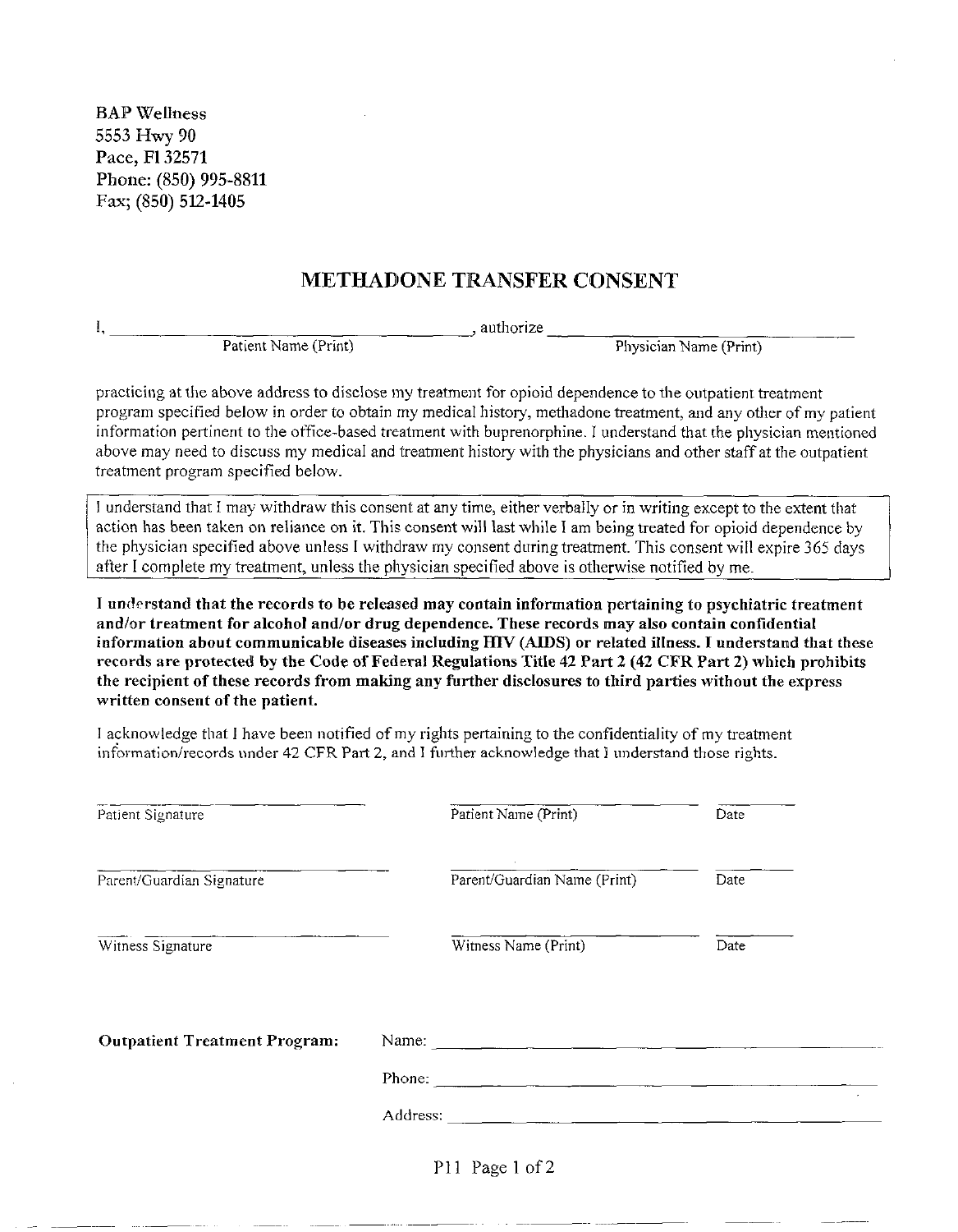## **Confidentiality of Alcohol and Drug Dependence Patient Records**

The confidentiality of alcohol- and drug-dependence patient records maintained by this practice/program is protected by federal law and regulations. Generally, the practice/program may not say to a person outside the practice/program that a patient attends the practice/program, or disclose any information identifying a patient as being alcohol- or drug-dependent unless:

- 1. The patient consents in writing;
- 2. The disclosure is allowed by a court order; or
- 3. The disclosure is made to medical personnel in a medical emergency or to qualified personnel for research, audit, or practice/program evaluation.

Violation of the federal law and regulations by a practice/program is a crime. Suspected violations may be reported to appropriate authorities in accordance with federal regulations.

Federal law and regulations do not protect any information about a crime committed by a patient either at the practice/program or against any person who works for the practice/program or about any threat to commit such a crime.

Federal laws and regulations do not protect any information about suspected child abuse or neglect from being reported under state law to appropriate state or local authorities.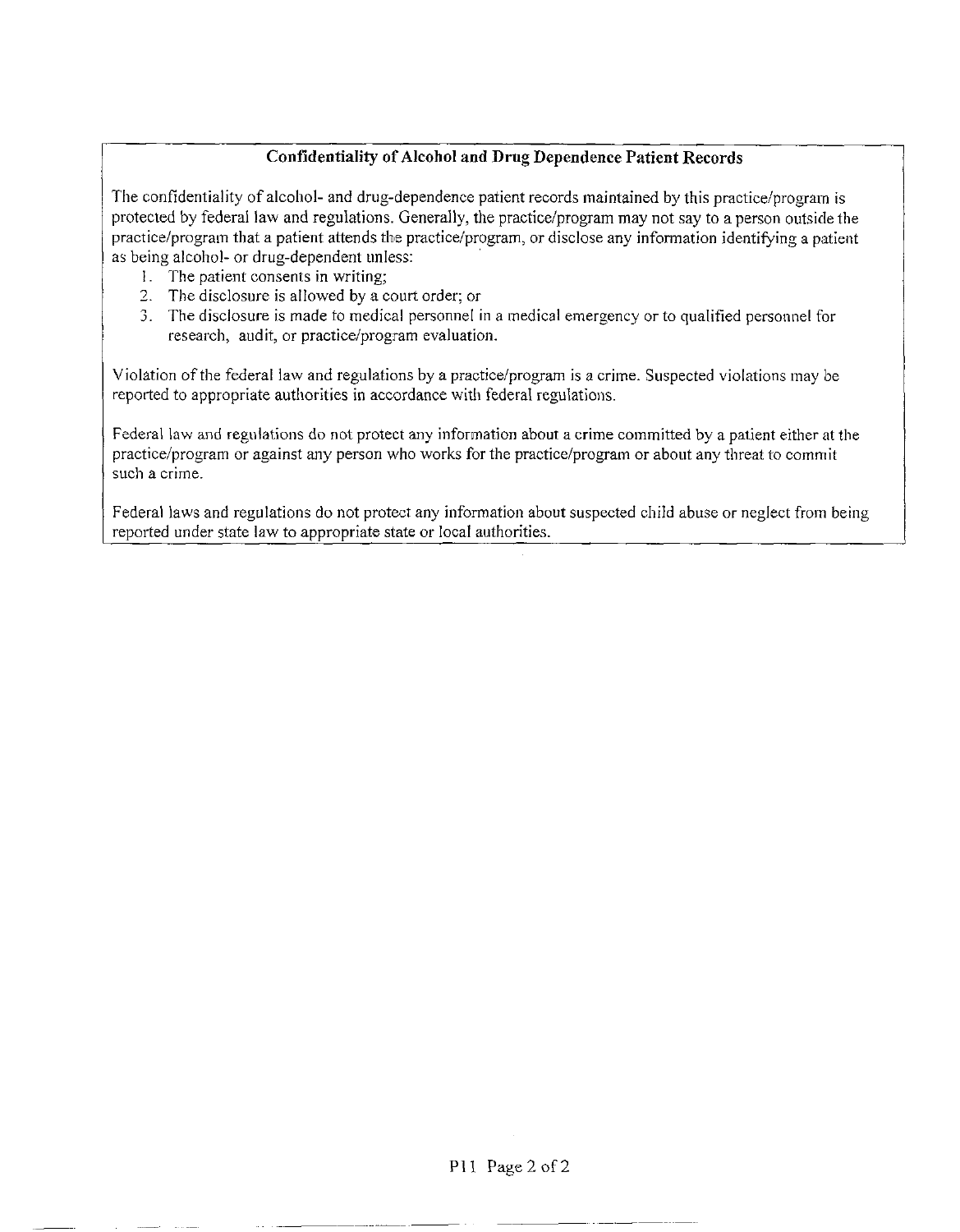**B AP Wellness**  5553 Hwy 90 Pace, PL 32571 Phone: (850) 995-8811 1-ax: (850) 512-1405

## **APPOINTED PHARMACY CONSENT**

|        |                              | Patient Name (Print)                                                                                                                                                                                                                                                                                                                                                                                                                                     | , do hereby:                                                                                                                                                                                                                                                                                                          | (MD check all that apply) |                                                                                                                                |
|--------|------------------------------|----------------------------------------------------------------------------------------------------------------------------------------------------------------------------------------------------------------------------------------------------------------------------------------------------------------------------------------------------------------------------------------------------------------------------------------------------------|-----------------------------------------------------------------------------------------------------------------------------------------------------------------------------------------------------------------------------------------------------------------------------------------------------------------------|---------------------------|--------------------------------------------------------------------------------------------------------------------------------|
|        |                              | Authorize Physician Name (Print)                                                                                                                                                                                                                                                                                                                                                                                                                         |                                                                                                                                                                                                                                                                                                                       |                           | at the above address to disclose my treatment for opioid                                                                       |
|        |                              | dependence to employees of the pharmacy specified below. Treatment disclosure most often includes, but<br>may not be limited to, discussing my medications with the pharmacist, and faxing/calling in my<br>buprenorphine prescriptions directly to the pharmacy.                                                                                                                                                                                        |                                                                                                                                                                                                                                                                                                                       |                           |                                                                                                                                |
| $\Box$ | up by employees of the same. | Agree to allow pharmacist to contact physician listed above to discuss my treatment if necessary so that my<br>buprenorphine prescriptions can be filled and either delivered to the office addressed given above or picked-                                                                                                                                                                                                                             |                                                                                                                                                                                                                                                                                                                       |                           |                                                                                                                                |
|        |                              | I understand that I may withdraw this consent at any time, either verbally or in writing except to the extent that action has<br>above unless I withdraw my consent during treatment. This consent will expire 365 days after I complete my treatment,<br>unless the physician specified above is otherwise notified by me.                                                                                                                              |                                                                                                                                                                                                                                                                                                                       |                           | been taken on reliance on it. This consent will last while I am being treated for opioid dependence by the physician specified |
|        |                              | I understand that the records to be released may contain information pertaining to psychiatric treatment and/or<br>treatment for alcohol and/or drug dependence. These records may also contain confidential information about<br>Code of Federal Regulations Title 42 Part 2 (42 CFR Part 2) which prohibits the recipient of these records from<br>making any further disclosures to third parties without the express written consent of the patient. |                                                                                                                                                                                                                                                                                                                       |                           | communicable diseases including HIV (AIDS) or related illness. I understand that these records are protected by the            |
|        |                              | I acknowledge that I have been notified of my rights pertaining to the confidentiality of my treatment information/records<br>under 42 CFR Part 2, and I further acknowledge that I understand those rights.                                                                                                                                                                                                                                             |                                                                                                                                                                                                                                                                                                                       |                           |                                                                                                                                |
|        | Patient Signature            |                                                                                                                                                                                                                                                                                                                                                                                                                                                          | Patient Name (Print)                                                                                                                                                                                                                                                                                                  |                           | Date                                                                                                                           |
|        | Parent/Guardian Signature    |                                                                                                                                                                                                                                                                                                                                                                                                                                                          | Parent/Guardian Name (Print)                                                                                                                                                                                                                                                                                          |                           | Date                                                                                                                           |
|        | Witness Signature            |                                                                                                                                                                                                                                                                                                                                                                                                                                                          | Witness Name (Print)                                                                                                                                                                                                                                                                                                  |                           | Date                                                                                                                           |
|        | <b>Appointed Pharmacy:</b>   |                                                                                                                                                                                                                                                                                                                                                                                                                                                          | Name: $\frac{1}{2}$ $\frac{1}{2}$ $\frac{1}{2}$ $\frac{1}{2}$ $\frac{1}{2}$ $\frac{1}{2}$ $\frac{1}{2}$ $\frac{1}{2}$ $\frac{1}{2}$ $\frac{1}{2}$ $\frac{1}{2}$ $\frac{1}{2}$ $\frac{1}{2}$ $\frac{1}{2}$ $\frac{1}{2}$ $\frac{1}{2}$ $\frac{1}{2}$ $\frac{1}{2}$ $\frac{1}{2}$ $\frac{1}{2}$ $\frac{1}{2}$ $\frac{1$ |                           | Phone: $\qquad \qquad$                                                                                                         |
|        |                              |                                                                                                                                                                                                                                                                                                                                                                                                                                                          |                                                                                                                                                                                                                                                                                                                       |                           |                                                                                                                                |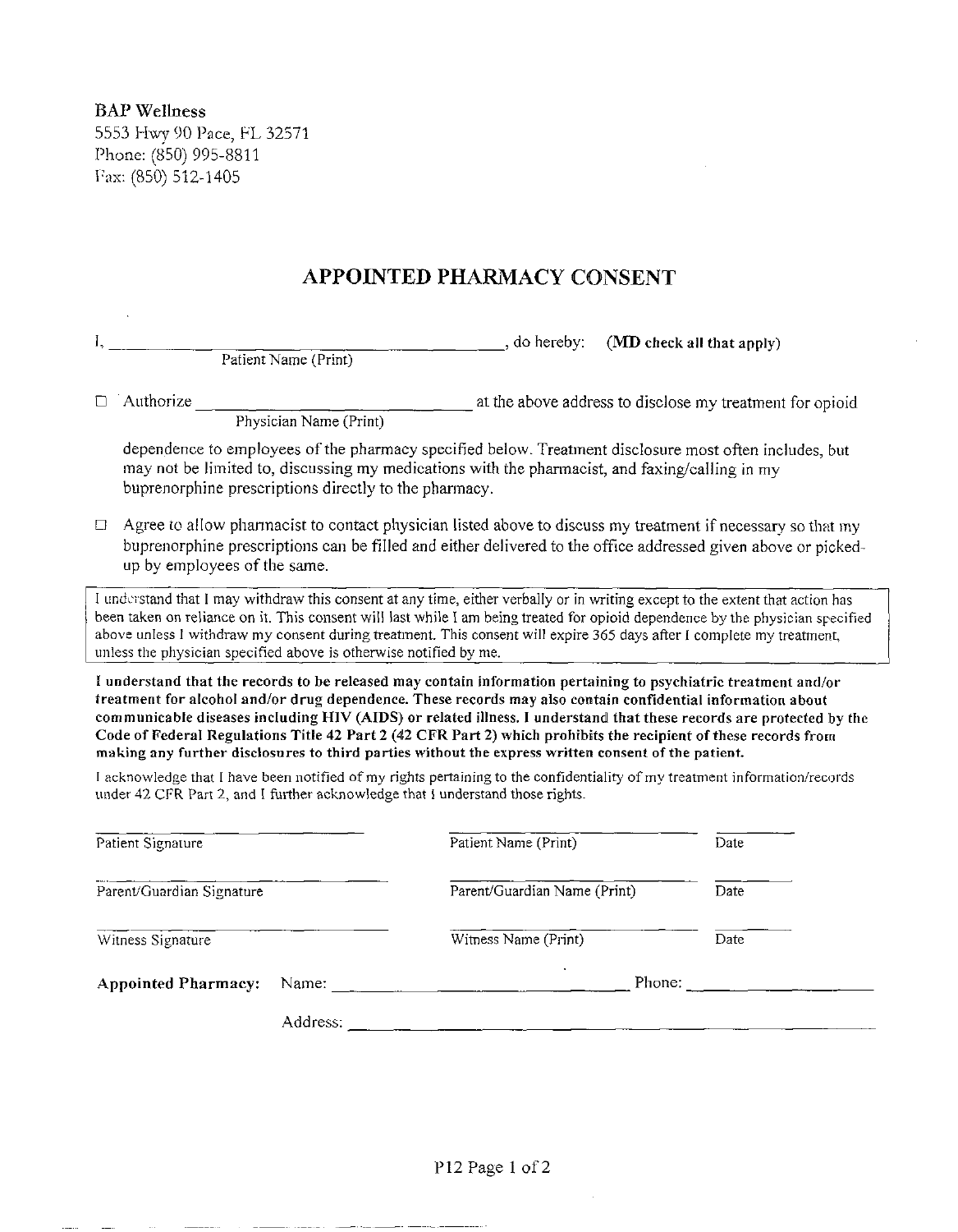## **Confidentiality of Alcohol- and Drug-Dependence Patient Records**

The confidentiality of alcohol- and drug-dependence patient records maintained by this practice/program is protected by federal law and regulations. Generally, the practice/program may not say to a person outside the practice/program that a patient attends the practice/program, or disclose any information identifying a patient as being alcohol- or drug-dependent unless:

- 1. The patient consents in writing;
- 2. The disclosure is allowed by a court order; or
- 3. The disclosure is made to medical personnel in a medical emergency or to qualified personnel for research, audit, or practice/program evaluation.

Violation of the federal law and regulations by a practice/program is a crime. Suspected violations may be reported to appropriate authorities in accordance with federal regulations.

Federal law and regulations do not protect any information about a crime committed by a patient either at the practice/program or against any person who works for the practice/program or about any threat to commit such a crime.

Federal laws and regulations do not protect any information about suspected child abuse or neglect from being reported under state law to appropriate state or local authorities.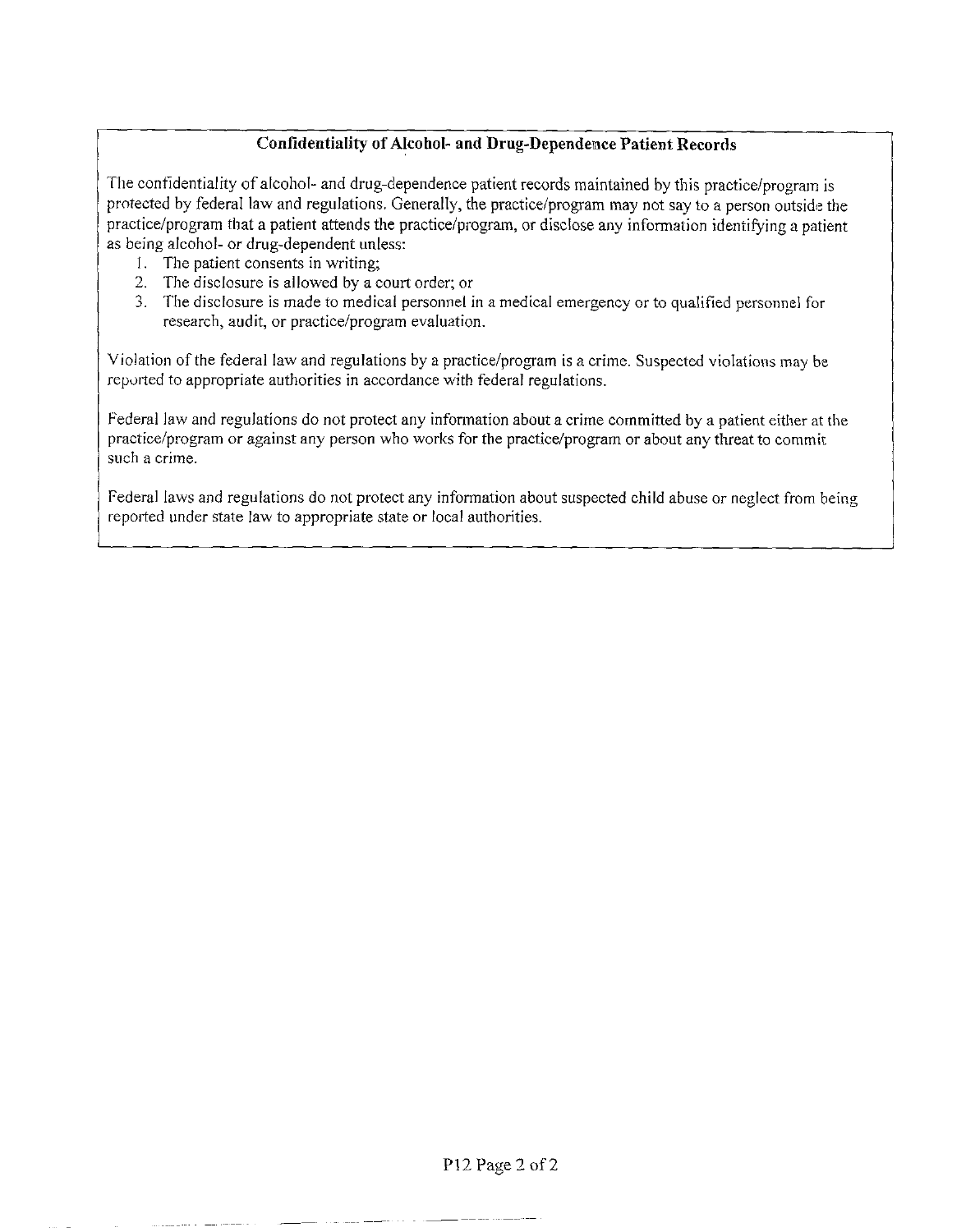#### **Local Area Counseling Centers**

Cordova Counseling Center www.cordovacounselingcenter.com/ 4400 Bayou Blvd #8D Pensacoia (850)474-9882

Counseling & Coaching Associates www.mytherapistcoach.com/ 1720 W Fairfield Dr#302 Pensacoia (850) 912^492

Pennewill Counseling www.counseIingpensacola.com/ 6706 N 9th Ave #4 Pensacoia (850)462-8870

The Anchor Clinic www.anchorclinic.com 890SPalafox St #300 Pensacoia (850)433-1656

Bay Counseling & Forensic Services i 150 N 12th Ave Pensacoia (850)449-1821

Hope Counseling Services 14 W Jordan St Pensacoia (850)791-6952

Pensacoia Bay Baptist Association www.pbbassocisation.com 9999 Chemstrand Rd Pensacoia (850) 471-3430

Lakevlew http://www.bhcpns.org/BehavioralHealth/ 122 i Lakcview Ave Pensacoia (850) 432.1222

Stone Ridge Counseling Center, Inc. 9013 University Parkway, Suite C Pensacoia (850)478-7800

مشارعه وعداره المتعلق عطا

22

Psychological Associates l 120 north Palafox St Pensacoia, FL 32501 (850)434-5003

**Service** 

and and the

## PI3 Page I of 1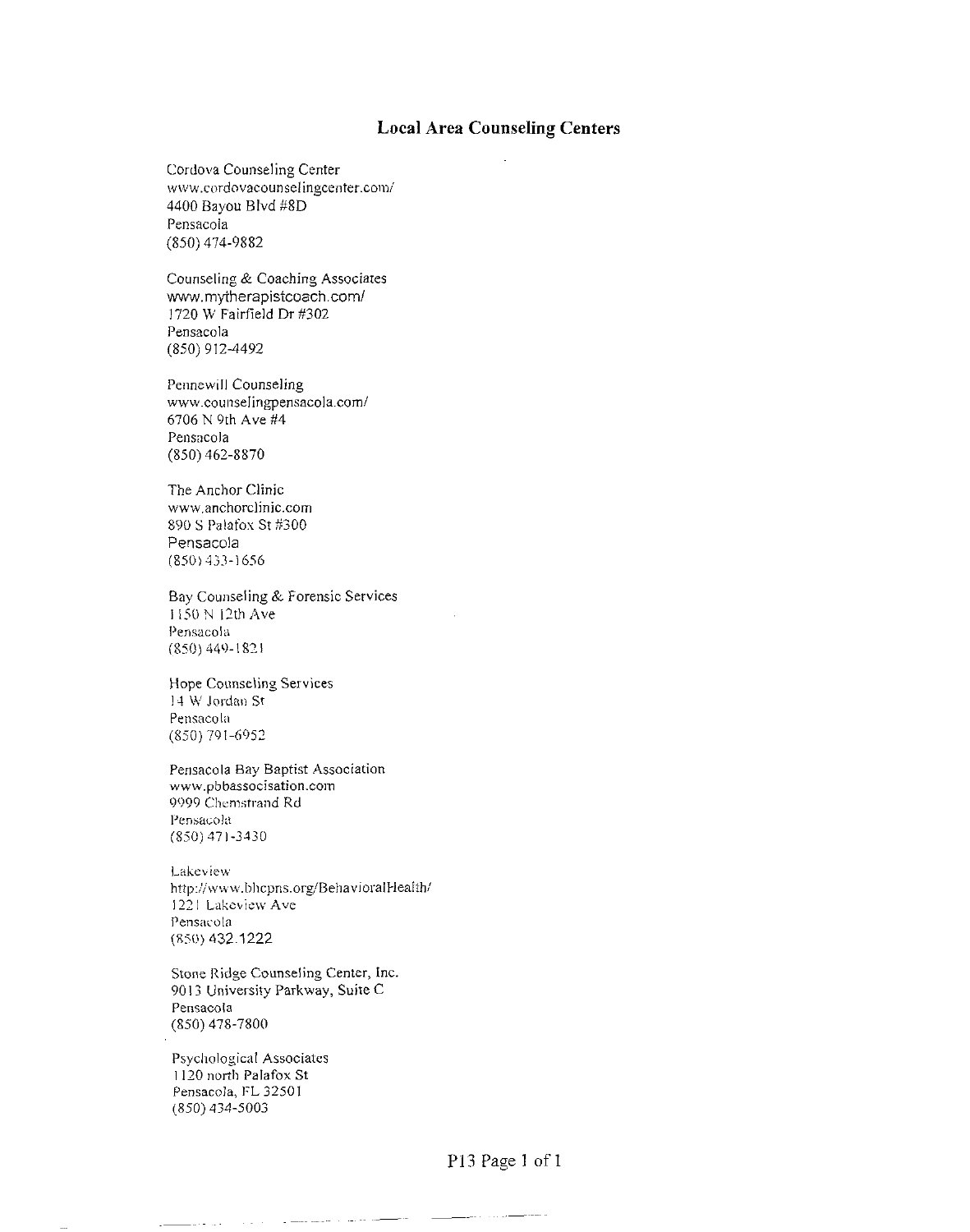**BAP Wellness**  5553 Hwy 90 Pace, FL 32571 Phone: (850) 995-8811 Fax:(850) 512-1405

 $\alpha$  ,  $\beta$  ,  $\beta$  ,  $\alpha$  ,  $\alpha$ 

## **AFTER-HOURS CONTACT INFORMATION**

Normal office hours are between 8:30 AM and 5:00 PM, Monday thru Friday. For non-urgent requests, please leave a message at the phone number indicated above.

If you need to contact me at any other time, call 1-850 270-2161 and leave your name and phone number with the service. The service will contact me and I wilt call you back. Note that my phone number is blocked, so if your phone service does not accept calls from blocked telephone numbers, I will not be able to get through to you.

If this is a true emergency, please call 911 first, and contact me second.

P14 Page 1 of 1